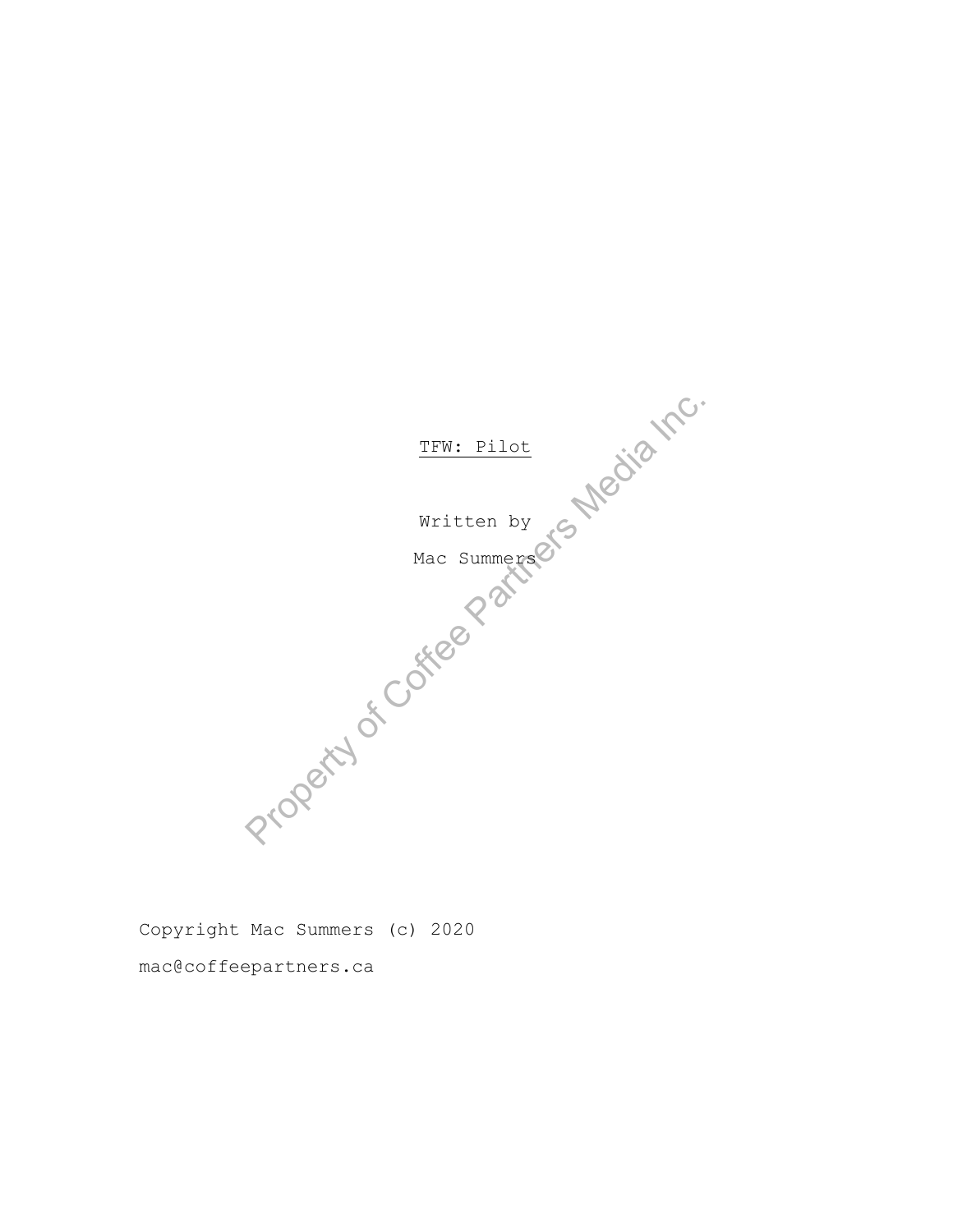1 COLD OPEN: 1

INT. WHEELER'S CAFE - DAY

We are in WHEELER'S CAFE, an independent cafe in a hipster neighborhood. Exposed brick. Edison bulbs. A complicatedlooking commercial ESPRESSO MACHINE sits behind the counter. There are old bicycles and other types of "wheels" in the decor.

There are tables, stools at the counter and a large community table that seats about ten people. The place is busy: people on first coffee dates, moms having coffee with strollers nearby, students doing homework on their laptops, people having business conversations, etc.

Fing business conversations, etc.<br>
Prounter stands TARYN WHEELER, the Cowner<br>
dde her stands the cafe manager, SAMANTHA,<br>
D is fussing with the espresso magnine. A<br>
EMMA, a budding actress is bussing tables<br>
d.<br>
.<br>
stomer, Behind the counter stands TARYN WHEELER, the owner of the cafe. Beside her stands the cafe manager, SAMANTHA, a transwoman, who is fussing with the espresso machine. Another employee, EMMA, a budding actress is bussing tables in the background.

KARL, a customer, stands at the counter. A BAGEL and COFFEE are on the counter in front of him.

> TARYN That'll be \$4.25 for the coffee and bagel, thanks.

Karl looks at the bagel on the plate.

KARL This isn't what I ordered.

TARYN You wanted a regular coffee and a bagel, toasted, right?

KARL

That's right.

Taryn looks at the bagel on the plate.

TARYN That's a regular coffee and a toasted bagel.

KARL No. That's a toasted bun.

TARYN That's a toasted bagel.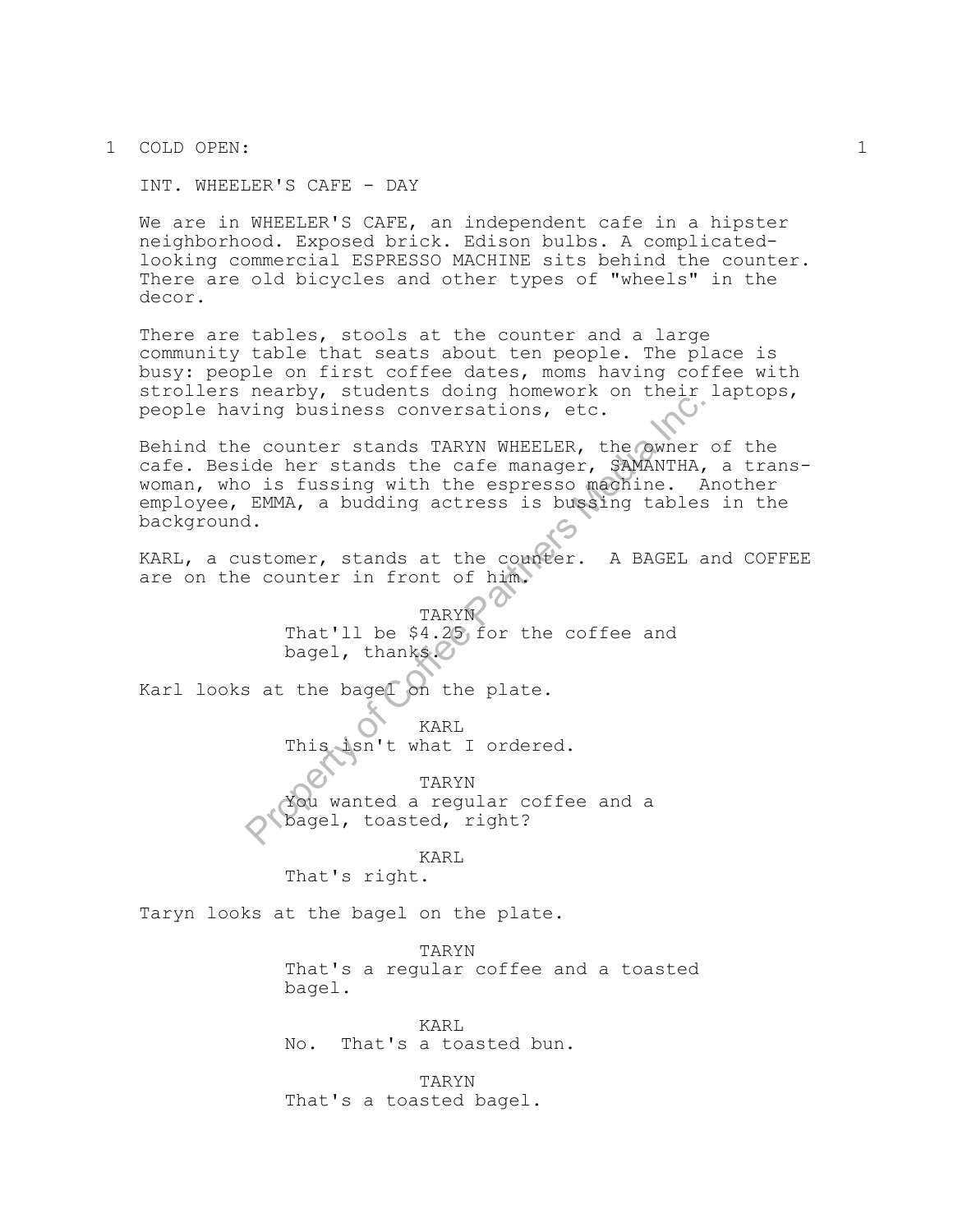examples are the matter of Corrections of Corrections and the middle of it. Then it would be a bagel right?<br>
No. Then it would be a bagel right?<br>
No. Then it would be a bagel right?<br>
No. Then it would be a bun that you<br>
co KARL It's a toasted bun. Bagels have holes. TARYN No, it's a bagel. Sometimes the holes get filled in when they make them. But really, it's still a bagel. KARL When the hole gets filled in, it's called a bun. I asked for a bagel. Toasted. Taryn looks at him. Seriously? TARYN Tell you what. How about I cut a hole in the middle of it. Then it would be a bagel right? KARL No. Then it would be a bun that you cut a hole in. That would be less food for the same money.  $(beat)$   $Q_1$ I think I'd like to speak to the manager. TARYN Well the manager is busy right now. Samantha looks up from the espresso machine. TARYN (cont'd) But I can get the owner for you. KARL Even better. Taryn exits into the kitchen. TARYN (O.S.) Taryn! Customer out front. Taryn emerges from the kitchen. TARYN (sweetly)

Hi there. How can I help you?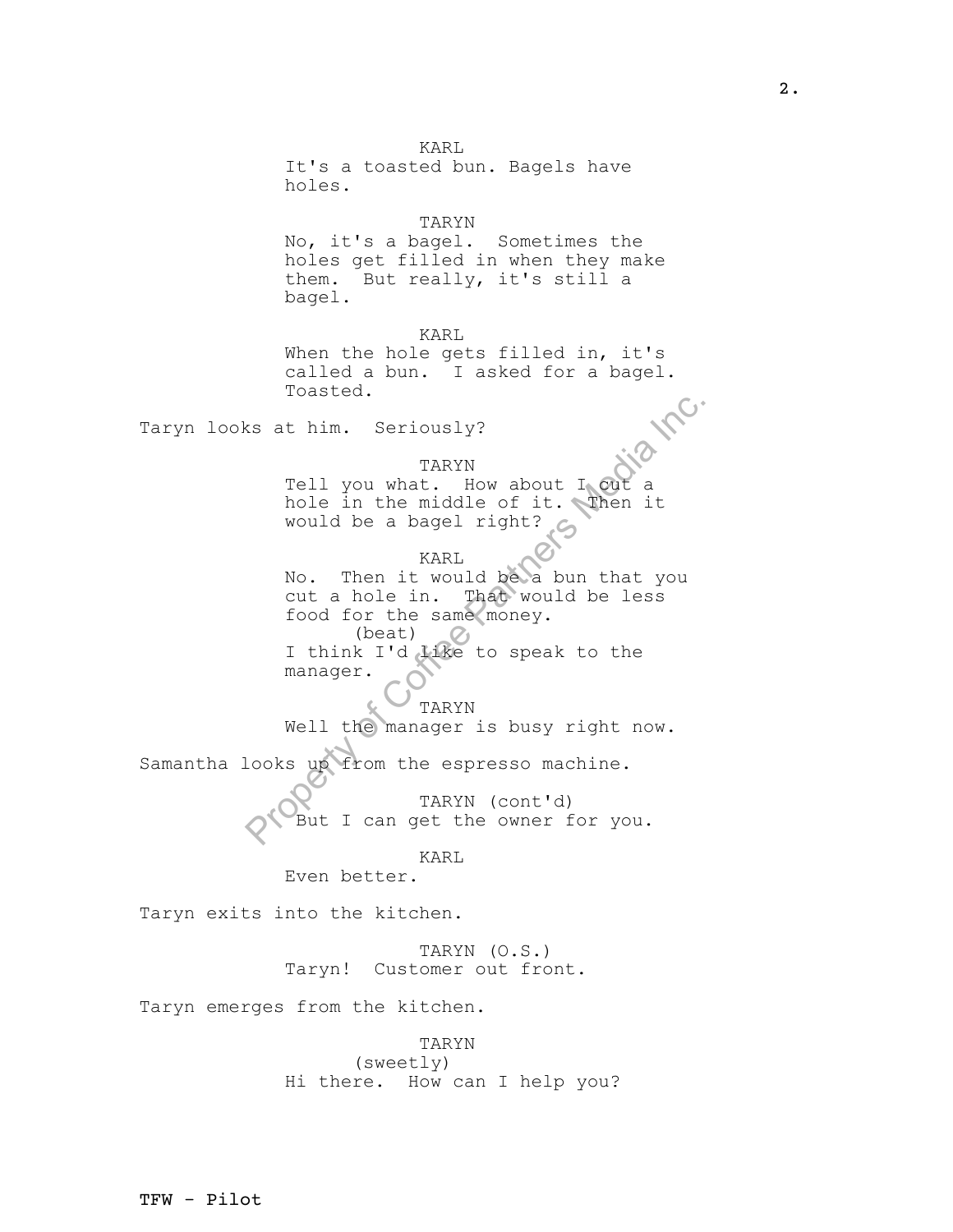### KARL Where's the owner?

Taryn smiles.

#### 2 INT. PARTYWORLD - DAY 2

We're in PARTYWORLD,a children's birthday party venue. Kids run amok. The place is full of pizza and ice cream cake. Partyworld employee, DONNY MCLEOD, dressed in the corporate uniform of a candy-striped shirt and a BEANIE WITH A PROPELLER walks past the birthday party of a bratty ten-year old kid. His BIRTHDAY BOY NAME TAG reads "JASPER." PAM, an older woman, dressed similarly to Donny, carries a PLATTER OF PIZZA to the table.

> JASPER Hurry up! The pizza will get cold!

PAM I'm going as fast as I can, birthday boy.

Are the sead similarly to Donny, carries (a)<br>
to the table.<br>
JASPER<br>
Hurry up! The pizza will get cold!<br>
PAM<br>
I'm going as fast as I can, birthday<br>
boy.<br>
JASPER<br>
Well that's not fast enough. God,<br>
you're a slow, fat loser JASPER Well that's not fast enough. God, you're a slow, fat loser aren't you? (to his friends) Isn't she a slow, fat loser guys?

The OTHER KIDS begin to laugh and add taunts of their own. They stop laughing when Donny stops, turns around and walks up to their table.

> DONNY Hey kid. You shouldn't call people names.

Jasper looks at Donny. He looks ridiculous in that uniform.

JASPER Shut up. Who asked you anyway?

Donny doesn't back down. He's dealt with punks before. He takes the platter of pizza from Pam and leans in towards Jasper.

> DONNY I don't wait to be asked. (beat) Now, I think you should apologize to my friend, here.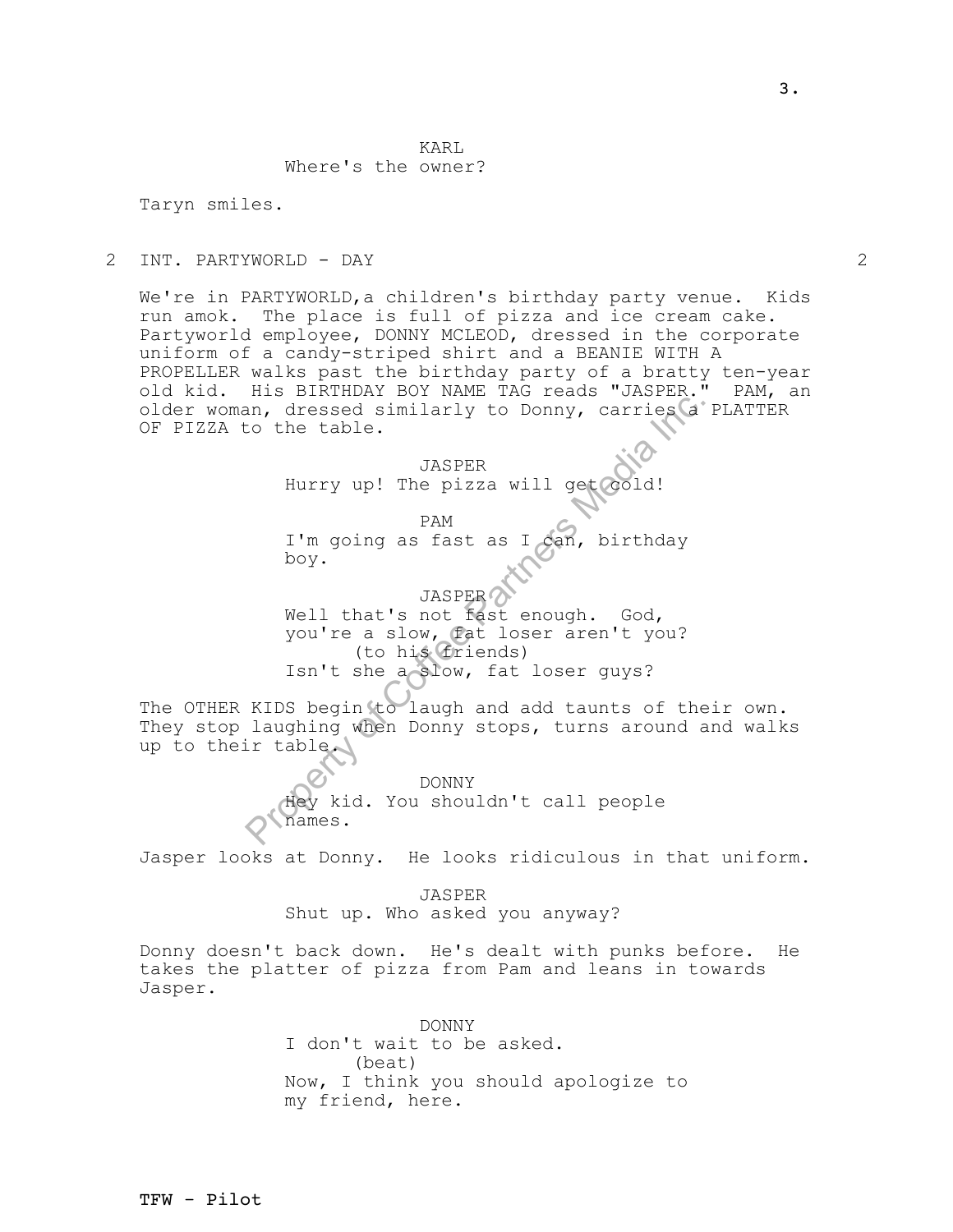JASPER<br>
My Dad paid for that pizza. It's<br>
mine. This is my birthday and Dowant<br>
my pizza now, loser!<br>
Is down to Jasper. Close enough to read hi<br>
DONNY<br>
(Liam Neeson-Wicker Partners Media Inc., "Jasper":<br>
PRONNY (Cont'd)<br> Jasper has never apologized in his life. Only losers apologize. JASPER I'm not apologizing. To anyone. Donny looks at Jasper hard. DONNY Do you want your pizza? Jasper stands up. He can't lose face in front of his friends. JASPER My Dad paid for that pizza. It's mine. This is  $my$  birthday and I want my pizza now, loser! Donny leans down to Jasper. Close enough to read his name tag. DONNY (Liam Neeson-Hey..."Jasper". Jasper seems nervous. DONNY (cont'd) How old are you today? JASPER Eleven. DONNY even, huh? Fear in Jasper's eyes. Do you want to make it to twelve-Donny is interrupted by CHAD, the young manager of Partyworld. CHAD Donny, I need to see you. DONNY (still Liam Neeson-y) Not a good time, Chad. CHAD It's really important, Donny.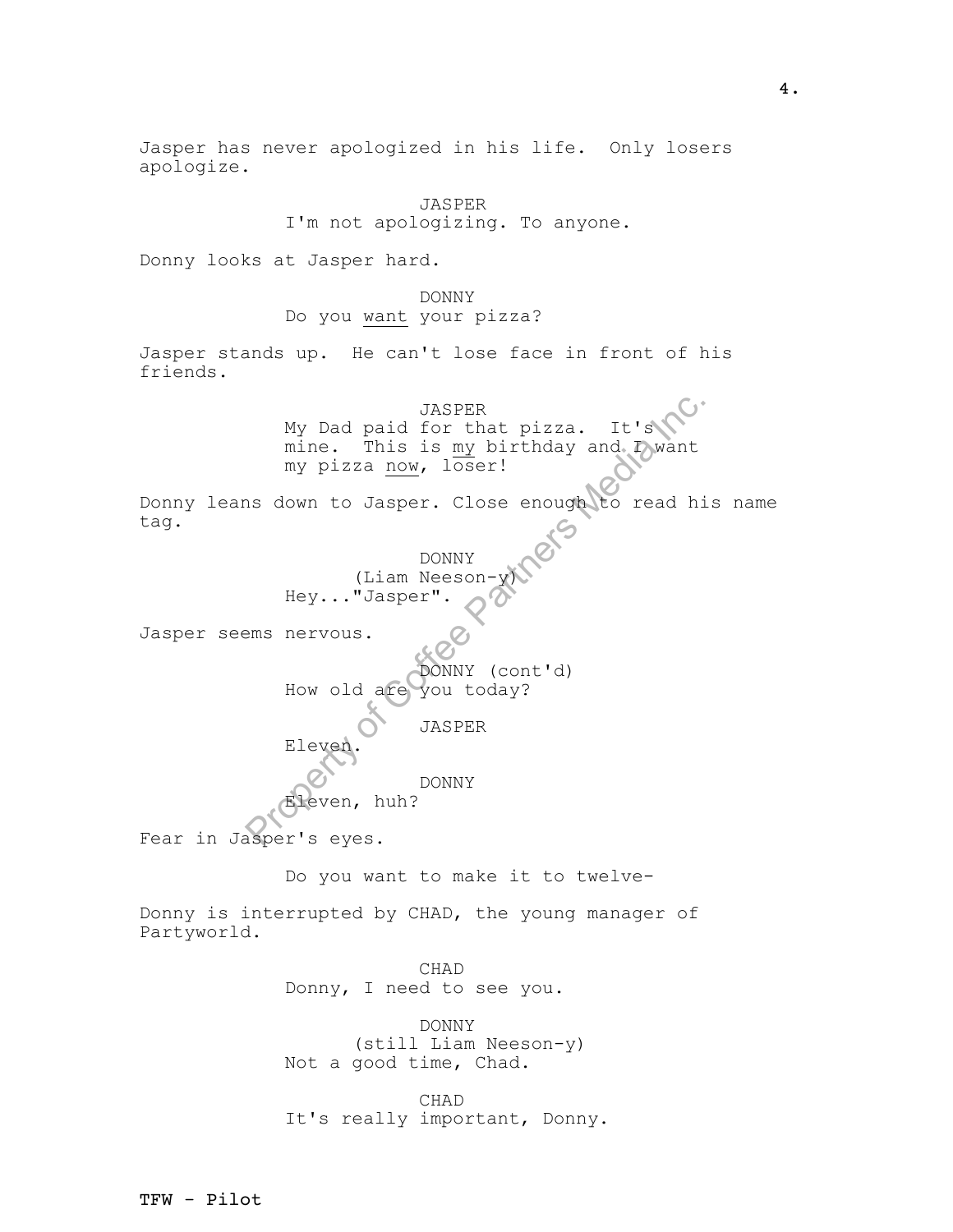CHAD

DONNY doesn't take his eyes off the Jasper.

Oh. OK. Well, when you're uh...done here? (beat)

(still Liam Neeson-ey)

You got a sore throat or something?

Donny waves him off.

DONNY (still Liam Neeson-y) Jasper?

DONNY

Still not a good time, Chad

Jasper is almost ready to crack.

DONNY (cont'd) What's it gonna be, Jasper?

Jasper cracks and looks over to

JASPER  $(\text{whisper})$ I'm sorry.

DONNY<br>
(still Liam Neeson-y)<br>
Jasper?<br>
almost ready to crack.<br>
DONNY (cont'd)<br>
What's it gonna be, Jasper?<br>
acks and looks over to<br>
JASPER<br>
(whisper)<br>
I'm sorry.<br>
State Pizza down, takes a slice for himsel<br>
T'm watching yo Donny puts the pizza down, takes a slice for himself and makes an "I'm watching you" signal with his fingers. Jasper and his friends sit silently as Donny walks off.

3 INT. CHAD'S OFFICE - DAY 3

Chad sits behind a large desk. This office is over-the-top in how corporate-executive-looking it is for a place that serves ice cream and pizza to children.

Donny has never been in the office before. He looks around, a little surprised at the decor.

> DONNY Nice office, Chad.

Chad is visibly upset.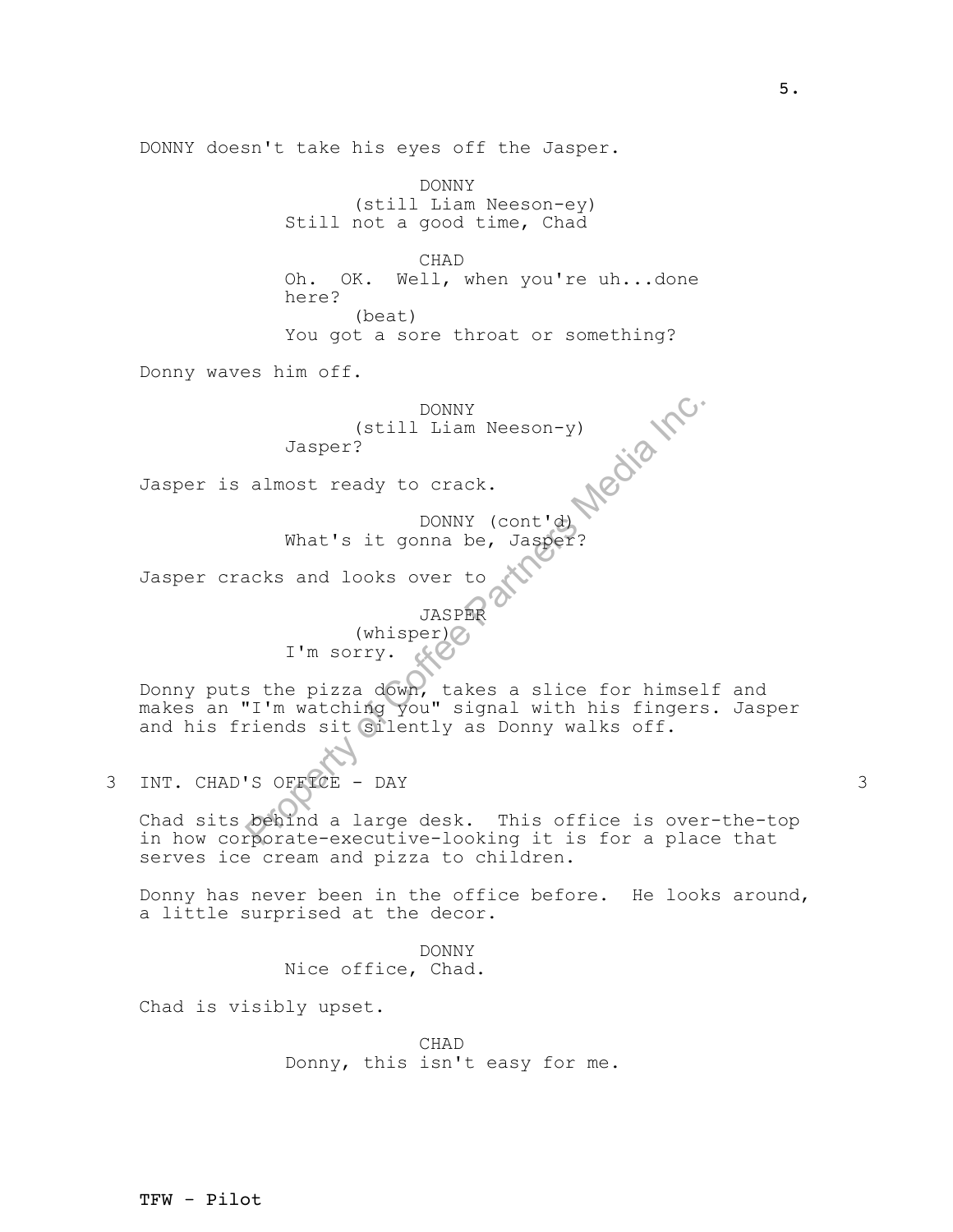DONNY Chad, I don't think working here is easy for any of us.

CHAD

You know that here at Partyworld, we hold..we hold to a very strict code - Oh God. I've never actually had to do this before

DONNY

Do what, Chad?

Chad pushes a LETTER across the desk towards Donny.

CHAD

(getting emotional) Donny, I can't have people like you working here. I could lose my job.

DONNY People like me?

CHAD (more emotional) Oh God. Don't make me say it. Do I really have to say it?

DONNY

(not this again) No. No you don't Chad. Not the first time this has happened.

CHAD

CHAD<br>
(getting emotional)<br>
Donny, I can't have people like you<br>
working here. I could lose my job.<br>
DONNY<br>
People like me?<br>
(HAD<br>
(more emotional)<br>
(not emotional)<br>
(not chase me say it. Do I<br>
really have to gay it?<br>
(not (talking through sobs) I mean, I know what happened. I googled you. And I don't blame you. I would've done the same thing. But Corporate did a background check and-

DONNY I get it Chad.

CHAD (sniveling ridiculously) You do? (sniffle) Thanks, Donny.

Donny gets up from his seat and walks towards the door.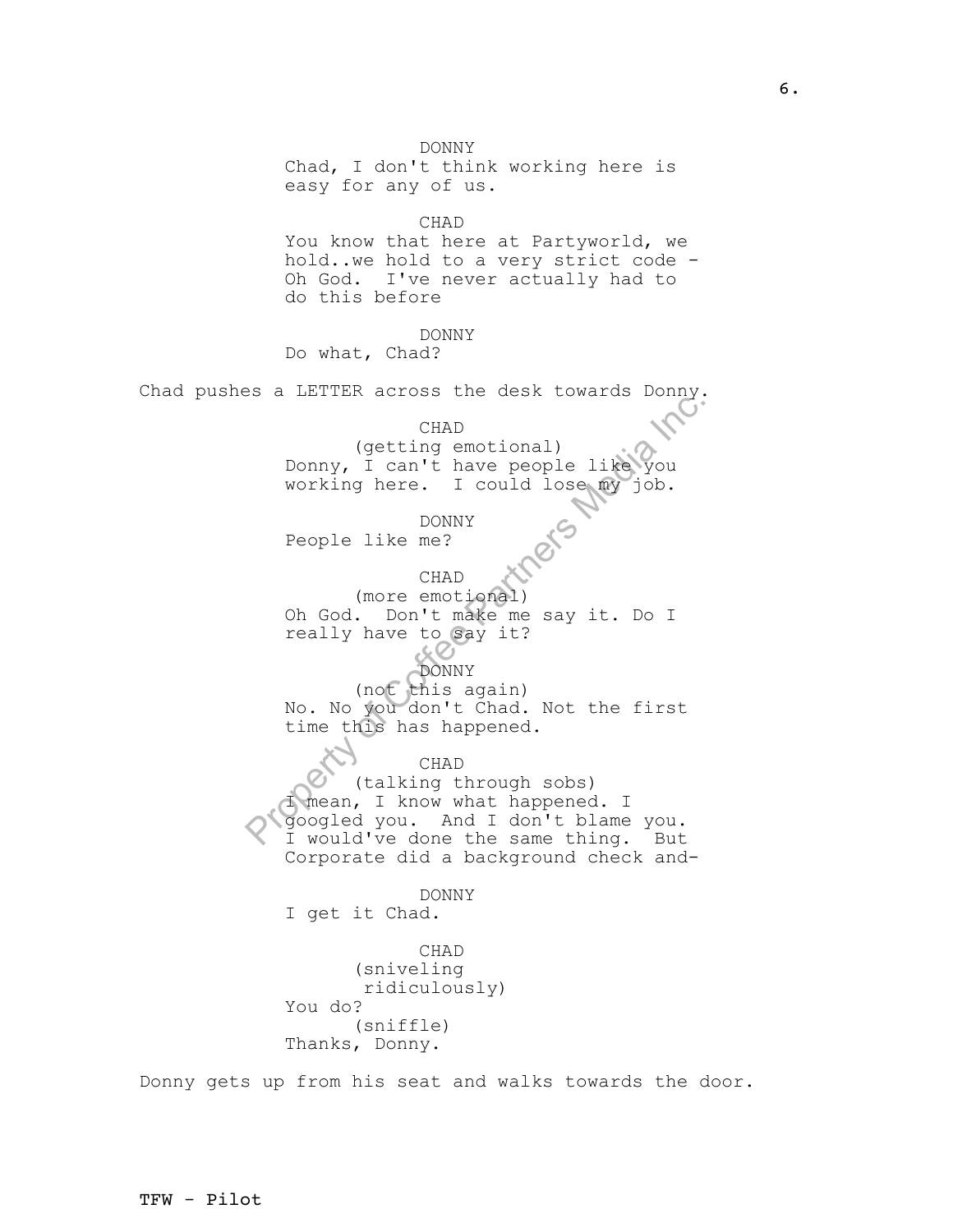CHAD (cont'd)

Donny?

# DONNY

Yeah, Chad?

CHAD I'll need you to turn in your beanie now.

# 4 INT. DONNY'S APARTMENT 4

DENNIS MCLEOD, Donny's brother, sits in a comfortable chair and is on his phone when Donny enters through the door. He's had a terrible day and it shows.

#### DONNY

Hey.

Dennis grabs a pen and writes quickly on a sheet of paper. He holds it up for Donny to read.

SHOT: TIGHT ON THE NOTE.

"Phone Scammer"

### DENNIS

It is phone when Donny enters through the day<br>a terrible day and it shows.<br>DONNY<br>Hey.<br>DONNY<br>Hey.<br>DONNY<br>Hey.<br>DONNY<br>Hey.<br>DONNY<br>Hey.<br>DONNY<br>Hey.<br>DONNY<br>Arther Constant of the Section 2 and the of the Constant<br>of Coreal of the C ...Really? I didn't know I *could* pay all of these tax penalties with gift cards. That's just so convenient. It's nice that the government has made it easier for people like me to pay these tax penalties by using gift cards isn't it?...Hang on, I think I have some right here with me...There they are. Should I just read you the numbers on the back?

## 5 INT. - THE PHONE SCAMMER'S BEDROOM 5

KYLE, an unkempt young man, sits in a messy bedroom wearing a headset. He has a laptop in front of him.

> KYLE (pumps his fist) Absolutely Mr. McLeod.

He can't believe how easy this one is.

KYLE (cont'd) You go right ahead anytime.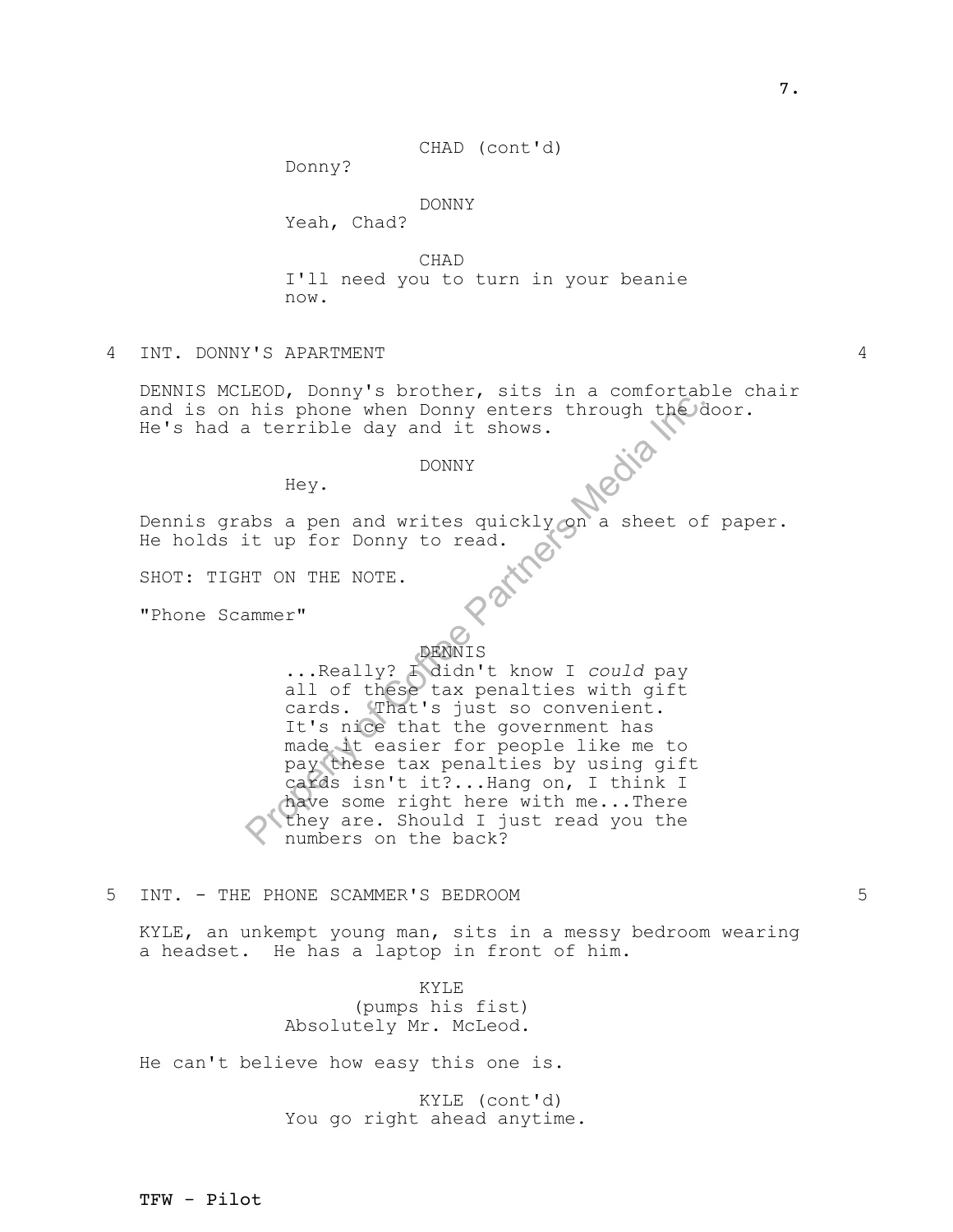The spatter of Control of Control of Control (feigning surprise)<br>
Wait! Ivan! How did you get in?<br>
DENNIS (control)<br>
Wait! Ivan! How did you get in?<br>
DONNY<br>
(yelling theatrically<br>
with a bad Russian<br>
Where is money?<br>
Abs a 6 INT. DONNY'S APARTMENT - CONTINUOUS 6 Donny rolls his eyes. Not this again. He shakes his head. Dennis gives him a pleading glance. Come on! This will be fun! He smiles at his brother. Donny slowly comes around and smiles back. DENNIS OK. The first one is an iTunes Card. The number on the back is. Hang on. The numbers are really small. Let me get my reading glasses....OK. The number is 9-7-2- Donny opens the apartment door again and slams it loudly. DENNIS (cont'd) (feigning surprise) Wait! Ivan! How did you get in? DONNY (yelling theatrically with a bad Russian accent) Where is money? Dennis grabs a BALLOON and starts blowing into it. He points to a BRIEFCASE in the corner. Donny shakes his head. No. Dennis gives him a pleading look. Donny rolls his eyes. DENNIS (pretending to sound breathless and terrified) don't have it. Yet. But soon. Really soon! DONNY You think you hide from us? You think we not find you? Donny picks up the briefcase. He's starting to have fun with this. DENNIS (breathless) I promise I'll have it for you soon.

Tomorrow! For sure by tomorrow!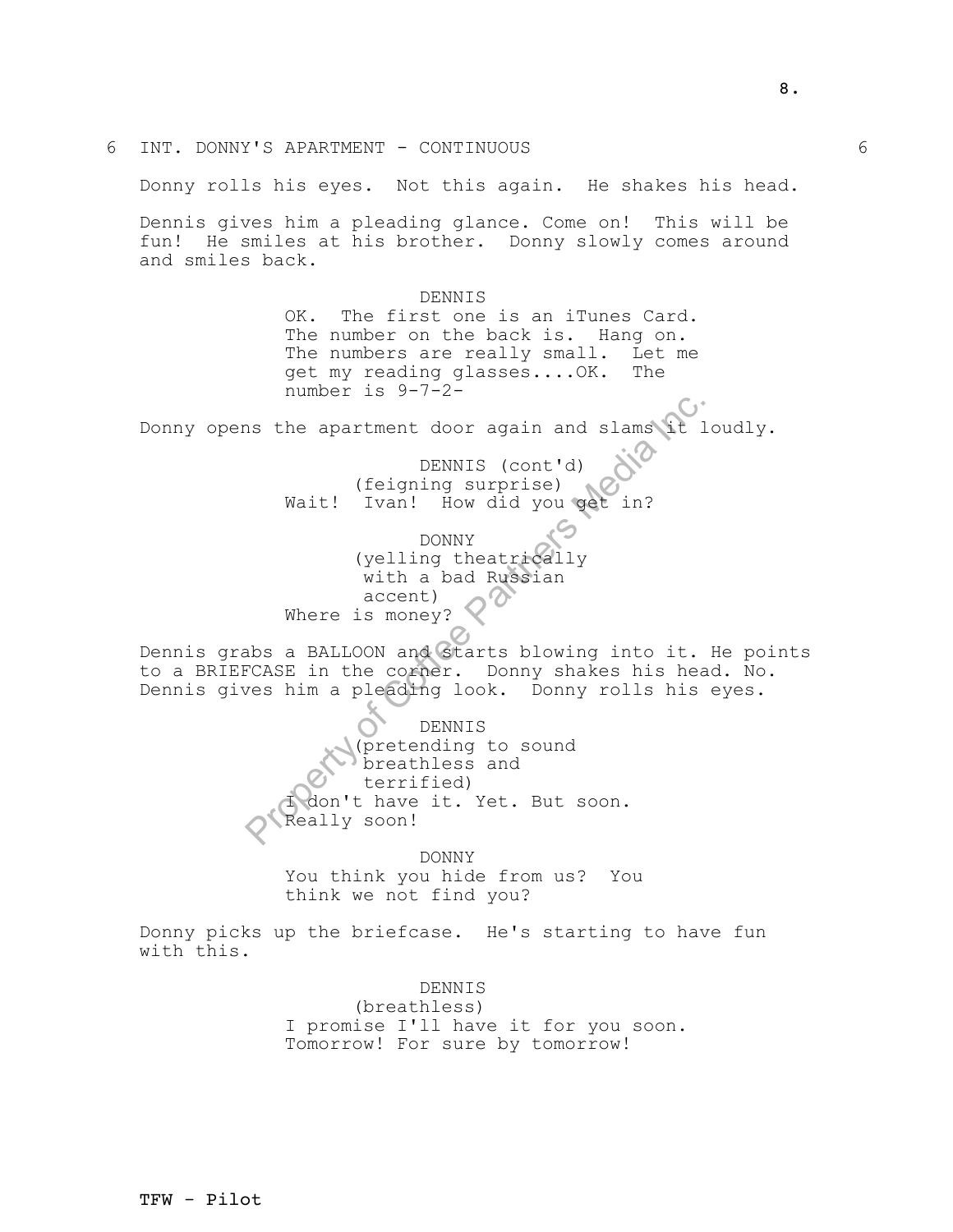PROPERTY OF THE PHONE SCAMPARTS CONTINUOUS<br>
DENNIS<br>
NO! No! Please!!<br>
DENNIS (CONT: (CONT: 1)<br>
Please, don't!<br>
THE PHONE SCAMPARTS BEDROOM - CONTINUOUS<br>
RepARTMENT - CONTINUOUS<br>
PLEASE CONTINUOUS<br>
PLEASE CONTINUOUS<br>
PLEASE DONNY Is what you say last time. (beat) No more excuses, Mr. McLeod Donny holds the briefcase to Dennis's phone and slowly closes one latch and then the other - creating a GUN COCKING FOLEY EFFECT. 7 INT. KYLE THE PHONE SCAMMER'S BEDROOM - CONTINUOUS 7 Hearing the gun cocked, Kyle is in shock. What the hell is<br>happening?<br>INT. DONNY'S APARTMENT - CONTINUOUS<br>DENNITS happening? 8 INT. DONNY'S APARTMENT - CONTINUOUS 8 DENNIS No! No! Please!! DENNIS holds a PIN to the BALLOON. DENNIS (cont'd) Please, don't! 9 INT. KYLE THE PHONE SCAMMER'S BEDROOM - CONTINUOUS 9 Hearing the bang. KYLE Oh my God! What the hell? 10 INT. DONNY'S APARTMENT - CONTINUOUS 10 DENNIS (screaming and trying not to laugh) Augh! My...my He looks to Donny for the answer. Where did you shoot me? Donny shrugs. DENNIS (cont'd) Lower leg! You shot me in the lower leg..calf area! Dennis begins to blow up another balloon.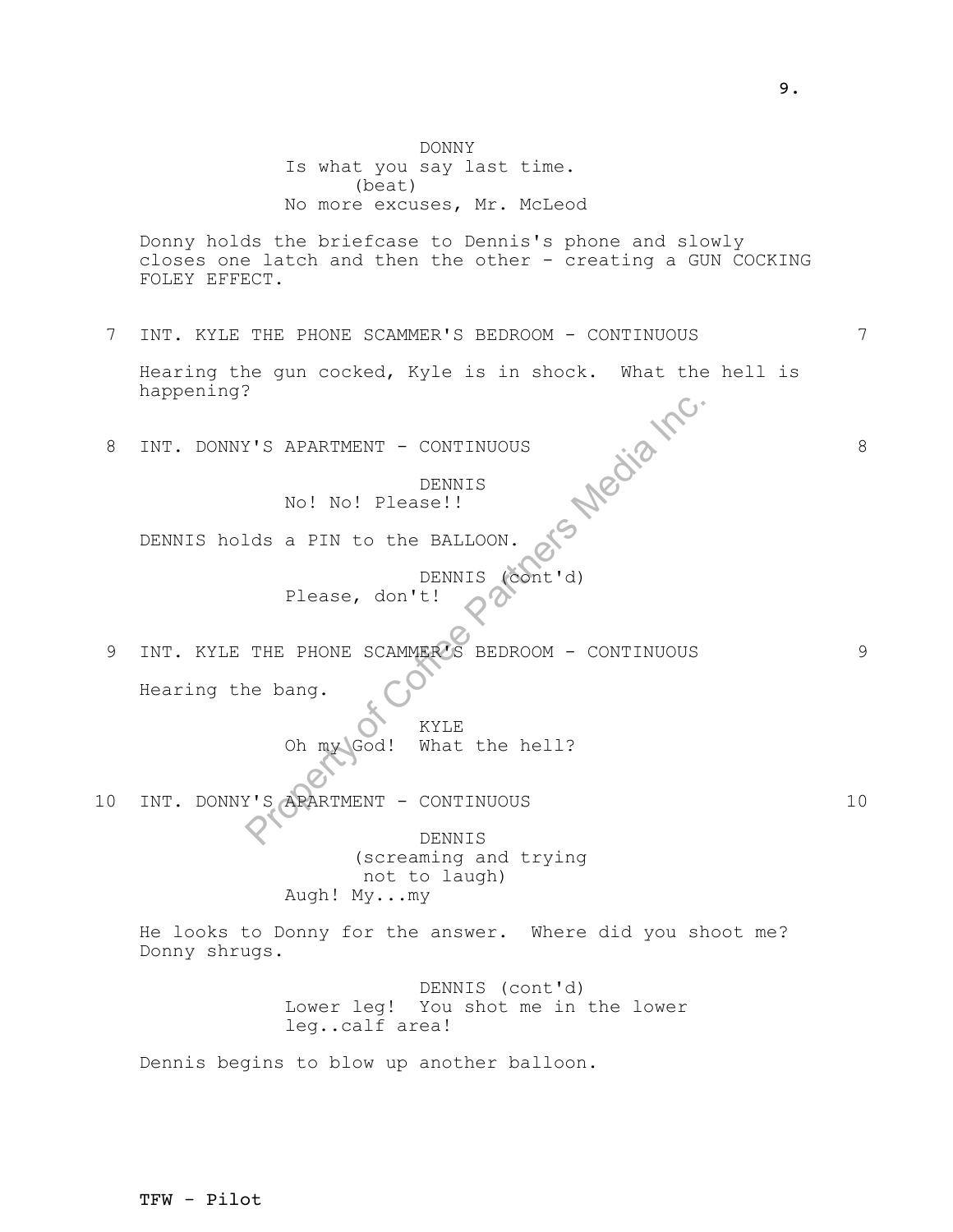Property of Corrections and Solutions of Corrections are selected.<br>
Property of Corrections and Solutions of Corrections are killing themselves laughing.<br>
Property of Corrections are killing themselves laughing.<br>
Property DONNY You want more bullet? I can shoot other leg. Arm? (beat) Manhood area, perhaps? DENNIS (desperately trying not to laugh) No! Not my...manhood area. DONNY Will be last time you forget to pay<br>us.<br>the balloon. us. Dennis pops the balloon. 11 INT. PHONE SCAMMER'S BEDROOM - CONTINUOUS 11 Kyle throws his phone across the room and starts rocking back and forth. Traumatized and sobbing. 12 INT. DONNY'S APARTMENT - CONTINUOUS 12 The two brothers are killing themselves laughing. DENNIS I love doing that. DONNY You're twisted. You know that right? DENNIS I'm twisted? You were going to shoot my manhood area. DONNY I still might. DENNIS What kind of accent was that supposed to be, anyway? 13 INT. ALEX'S OFFICE - DAY 13 ALEX LAPIERRE, Parole Officer with the Correctional Service of Canada, sits at his desk.

Alex is on the phone.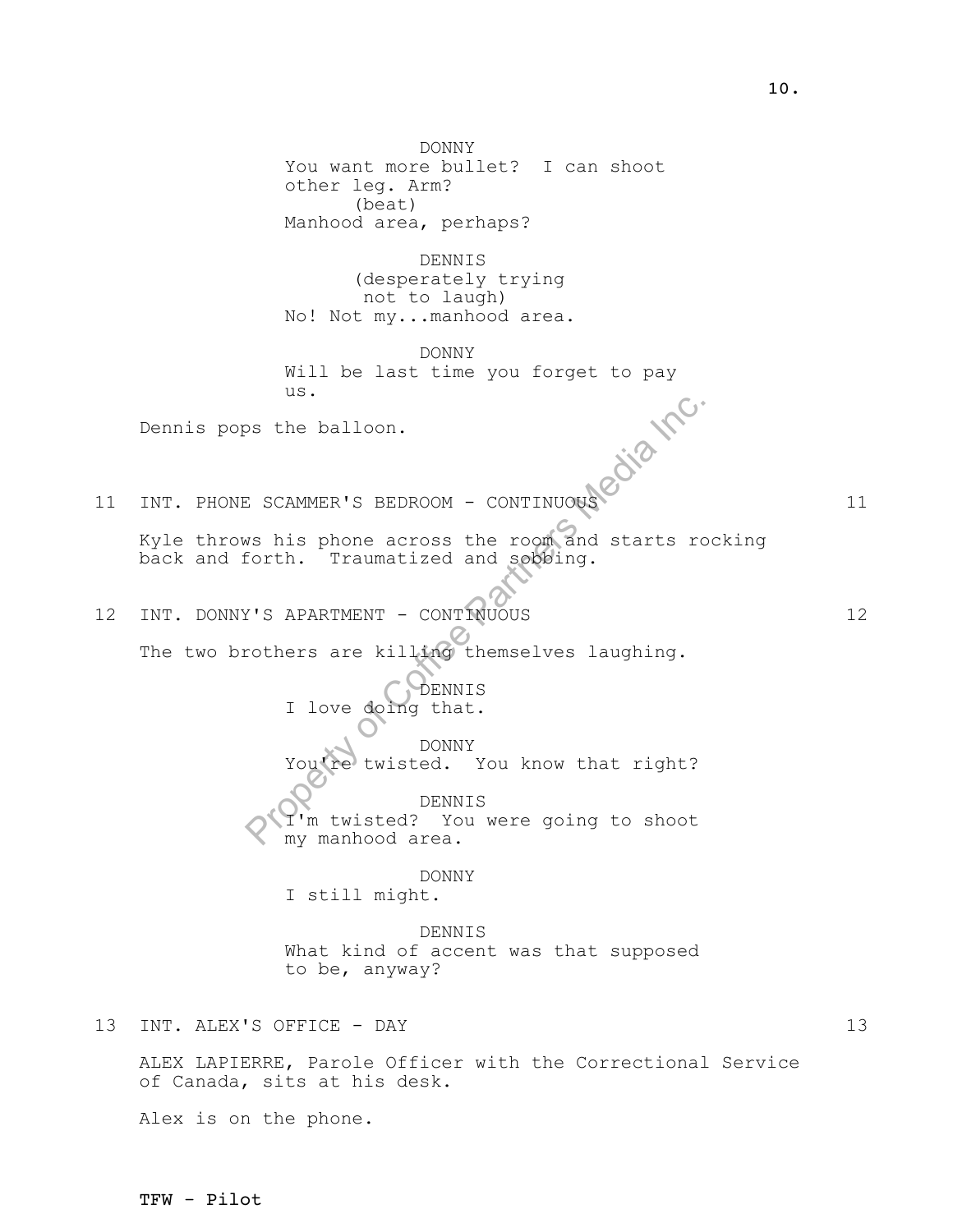ALEX (cont'd)<br>
Gotta go, Mom. Gotta keep the city<br>
safe, now. OK. Bye...bye, mom. abye.<br>
(deep breath and then)<br>
LaPierre here.<br>
- PHONE CONVERSATION<br>
DONNY<br>
Hey, Alex, it's Bonny McLeod.<br>
ALEX<br>
Donny! How's my favorite ex ALEX Well, I don't know when 'soon' is. 'Soon' means soon. But not this weekend. (beat) Because I have plans. (beat) Never mind with who. Whom. (then) No! I'm not bringing her over to meet you! PHONE BEEPS - INCOMING CALL ALEX (cont'd) Gotta go, Mom. Gotta keep the city safe, now. OK. Bye....bye, mom. Bye. (deep breath and then) LaPierre here. 14 INTERCUT – PHONE CONVERSATION 24 DONNY Hey, Alex, it's Donny McLeod. ALEX Donny! How's my favorite ex-con? DONNY Aww. I bet you say that to all of us. ALEX Just the ones staying out of trouble, Donny. (then) You are staying out of trouble, right? DONNY (hedging) Yeah. ALEX Donny? DONNY (again, assertively) Oh, of course. ALEX What is it?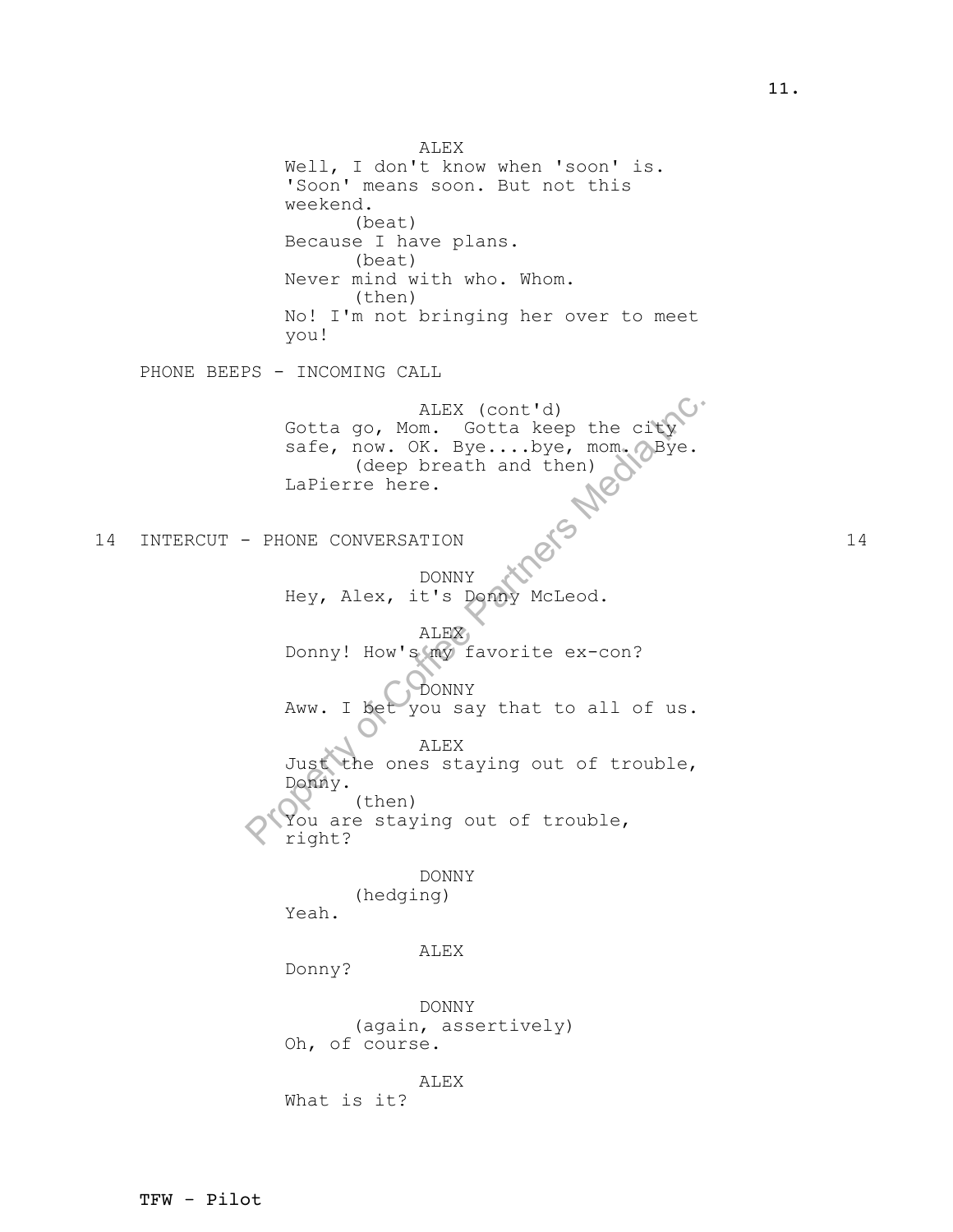PRONNY<br>
Well, I was-<br>
DONNY<br>
Well, I was-<br>
(frustrated as heyil)<br>
C'mon!<br>
Sorry, Alex! I yeally was trying -<br>
Sorry, Alex! I yeally was trying -<br>
No. Not you, Donny. My laptop has<br>
(yelling past his<br>
(example as the effice DONNY I got fired. Again. ALEX Aw Jeez, Donny! You know the rules. Your parole conditions are pretty simple. Hold down a job,be home by ten. And don't break the law again. OK-Alex opens his laptop and begins to type. ALEX (cont'd) I need details. DONNY Well, I was-Alex's laptop has frozen. He pounds on the keys. And then hits it. ALEX (frustrated as C'mon! DONNY Sorry, Alex! I really was trying -ALEX No. Not you, Donny. My laptop has (yelling past his desk so the rest of the office can hear) frozen up! Again!  $\bigcup$  (then) Not easy keeping the streets of this city safe from hardened criminals when my computer keeps crashing! DONNY (mouthing in disbelief) Hardened criminals? (then) Do you want me to come in to your office? ALEX No. I need to get out of here. (yelling out into the hallway) While IT fixes my laptop! (MORE)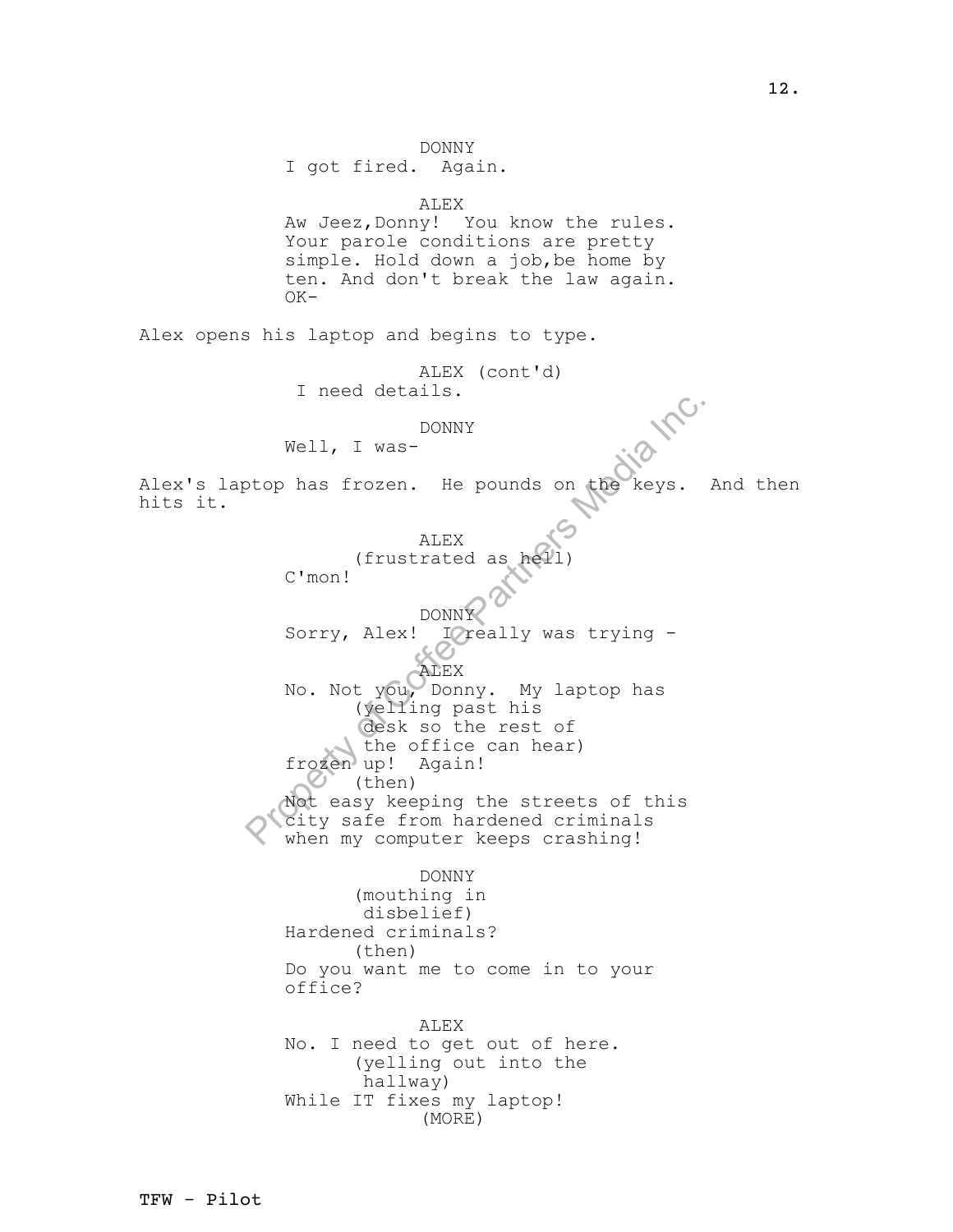ALEX (cont'd)

(beat) Listen, why don't we meet up and you can tell me what happened. There's a coffee shop on Queen. I'll text you the address.

15 INT. WHEELER'S CAFE - DAY 15

The cafe is not quite as busy as it was earlier. Samantha is behind the counter as Donny walks up to it.

> SAMANTHA What can I get for you?

> > DONNY

Large black coffee.

Donny looks over and sees Alex sitting at

DONNY (cont'

And a latte.

**SAMANTHA** 

Coffee and latte.

She pours a black coffee, then makes a latte. As she finishes, a puff of smoke noisily comes out of the espresso machine.

DONNY<br>
Large black coffee.<br>
sover and sees Alex sitting at a table.<br>
DONNY (cont'd)<br>
And a latte.<br>
SAMANTHA<br>
Coffee and latte.<br>
a black coffee, then makes a latte. As s<br>
a puff of smoke molsily comes out of the<br>
SAMANTHA ( SAMANTHA (cont'd) That's weird. DONNY supposed to do that? SAMANTHA Nuh-uh. Anyway. (handing him the

coffee and latte.) \$6.80.

Donny hands her some money and takes the drinks over to Alex.

Taryn emerges from the kitchen.

SAMANTHA (cont'd)

Hey boss.

TARYN Hey Samantha.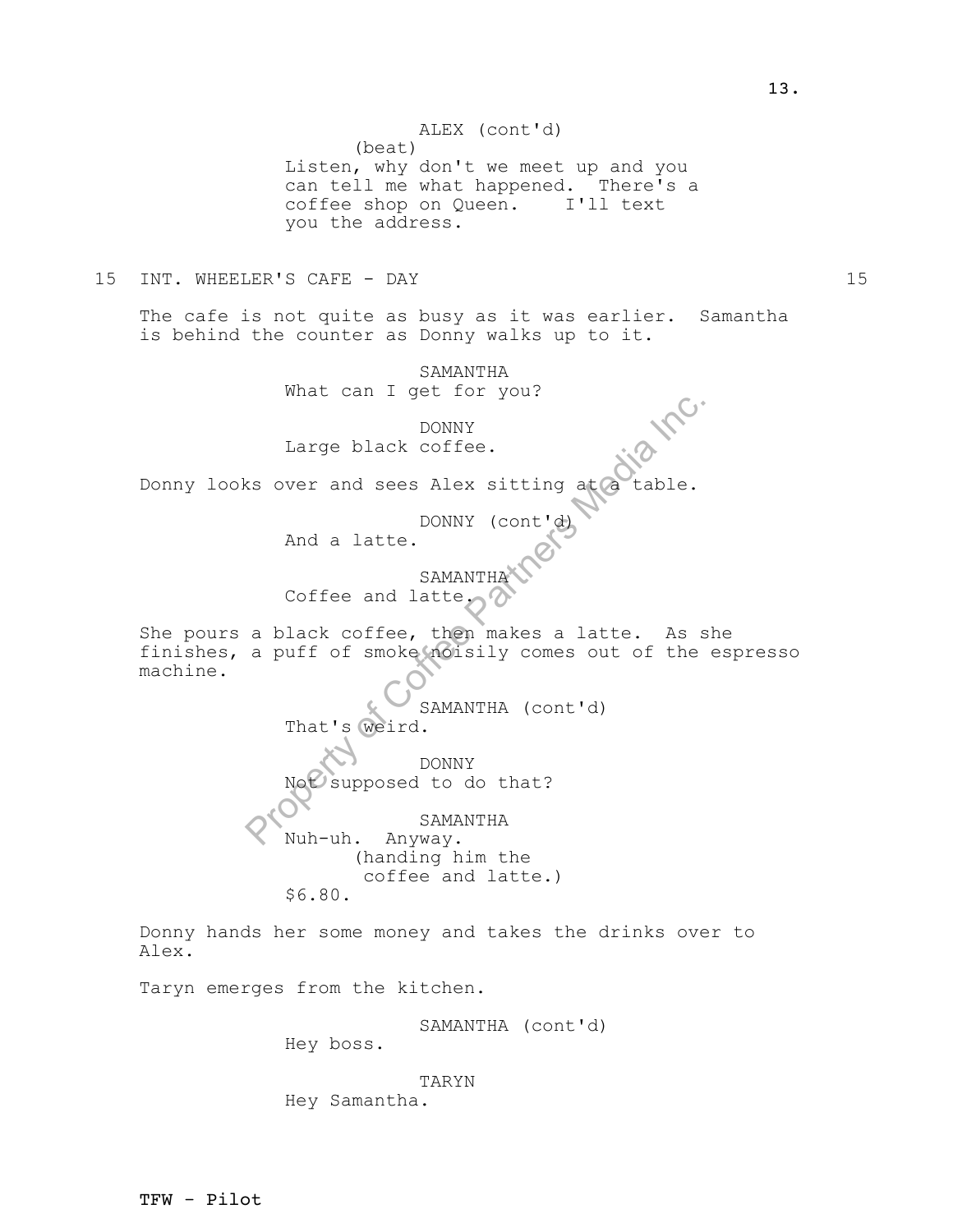TFW - Pilot

SAMANTHA Off to pick up the kids?

TARYN Yeah. What's that smell?

SAMANTHA The espresso machine kind of did a (she mimes the explosion) And then there was smoke.

TARYN

Smoke?

#### SAMANTHA

Yeah.

(mimes the explosion again)

Smoke.

TARYN Crap. OK. We'll call that repair guy when I get back.

SAMANTHA<br>
Yeah.<br>
(mimes the explosion<br>
again)<br>
Smoke.<br>
TARYN<br>
Crap. OK. We'll call that repair<br>
guy when I get back.<br>
Sex past Donny and Alex towards the door. S<br>
or and turns around Her face shows a ran<br>
shock, confusion Taryn walks past Donny and Alex towards the door. She stops at the door and turns around. Her face shows a range of emotions: shock, confusion, hurt feelings. And then a hint of a smile.

Donny doesn't look up. He's oblivious to the fact that he's just been recognized by someone from his past. His ex-wife.

It's been twelve years.

16 INT. TARYN'S CAR-DAY 16

Taryn sits behind the wheel of her car at a traffic light, talking to her mother, SHEILA, on her hands-free phone. The light has turned green but she hasn't noticed.

> TARYN Mom. He's back. SHEILA Who? TARYN Donny. SHEILA

Donny?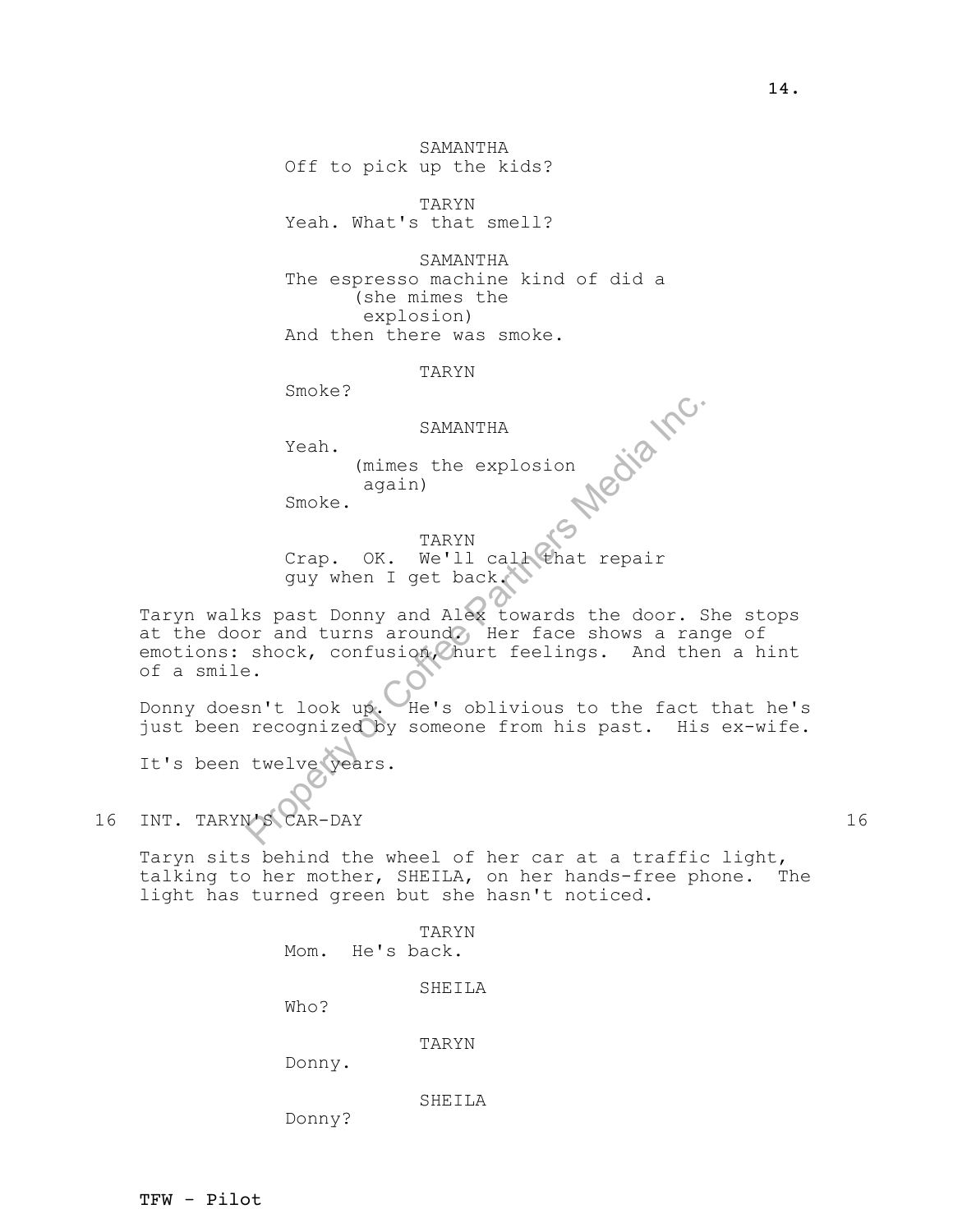PRI blares again.<br>
TARYN (cont'd)<br>
I heard you the first time, associate!<br>
TARYN SHEILA<br>
Are you OK, honey?<br>
TARYN No. Yes. I don't know.<br>
SHEILA<br>
Where did you see him?<br>
TARYN At the Cafe!<br>
SHEILA<br>
What was he doing?<br>
TAR TARYN Yes. Motherfucking Donny! SHEILA What does he want? The CAR HORN blares again. TARYN How the fuck would I know what he wants? The CAR HORN blares again. TARYN (cont'd) I heard you the first time, asshole! TARYN starts driving. SHEILA Are you OK, honey? TARYN No. Yes. I don't know. SHEILA Where did you see him? TARYN At the cafe! SHEILA What was he doing? TARYN Drinking coffee! SHEILA (really?) Oh? (I'm sorry) Oh. (That bastard!) Oh!

A CAR HORN blares as she swears through the next line.

17 INT. CAFE - DAY 17

Alex and Donny sit at a table with their coffees.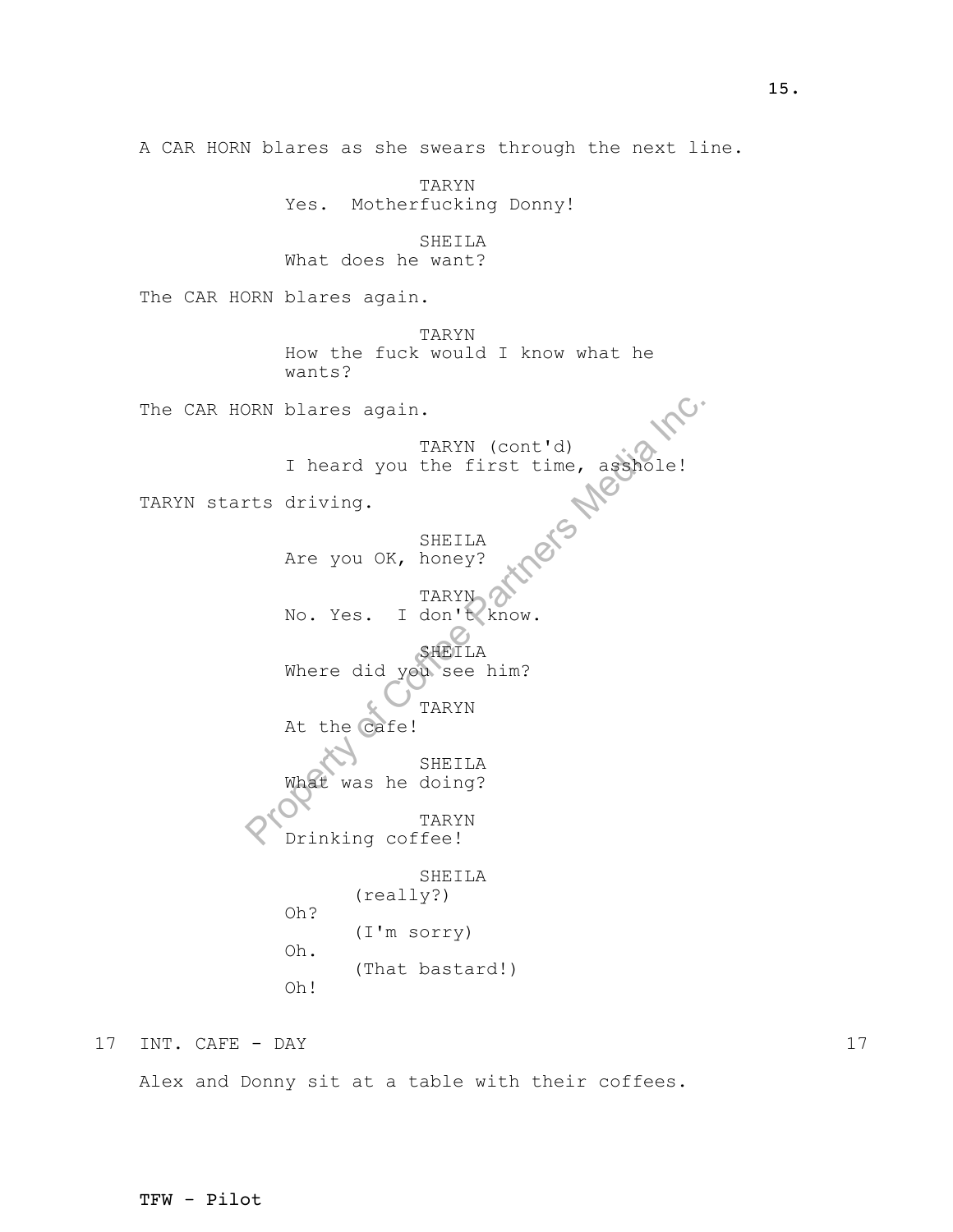"Do you want to make it to twelve?"<br>ALEX<br>Wow. Just - wow. OK. Wow. First, you<br>can't threaten the lives of eleven-<br>year olds. You know that, wight?<br>DONNY<br>I know, I know.<br>ALEX<br>And B. - that is the worst Liam<br>Neeson impressio ALEX You yelled at a kid? And then they fired you. DONNY That's not why they fired me. And I didn't yell at him. I kind of... Liam Neeson'd him. ALEX Liam Neeson'd him? DONNY (Liam Neeson-ey) "Do you want to make it to twelve?" ALEX Wow. Just - wow. OK. Wow. First, you can't threaten the lives of elevenyear olds. You know that, right? DONNY I know, I know. ALEX And B. - that is the worst Liam Neeson impression I've ever heard. DONNY Thanks. ALEX So you threaten a kid. On his birthday. Do the worst Liam Neeson impression I've ever heard, but that's not why they fired you? DONNY Nope. They did a background check. (beat) Can't have ex-cons serving pizza at birthday parties. ALEX Look, I know it's hard for you guys. Background checks, google searches, makes it hard to get a job, but I hope you're not considering returning to a life of crime. DONNY

I didn't have a *life* of crime.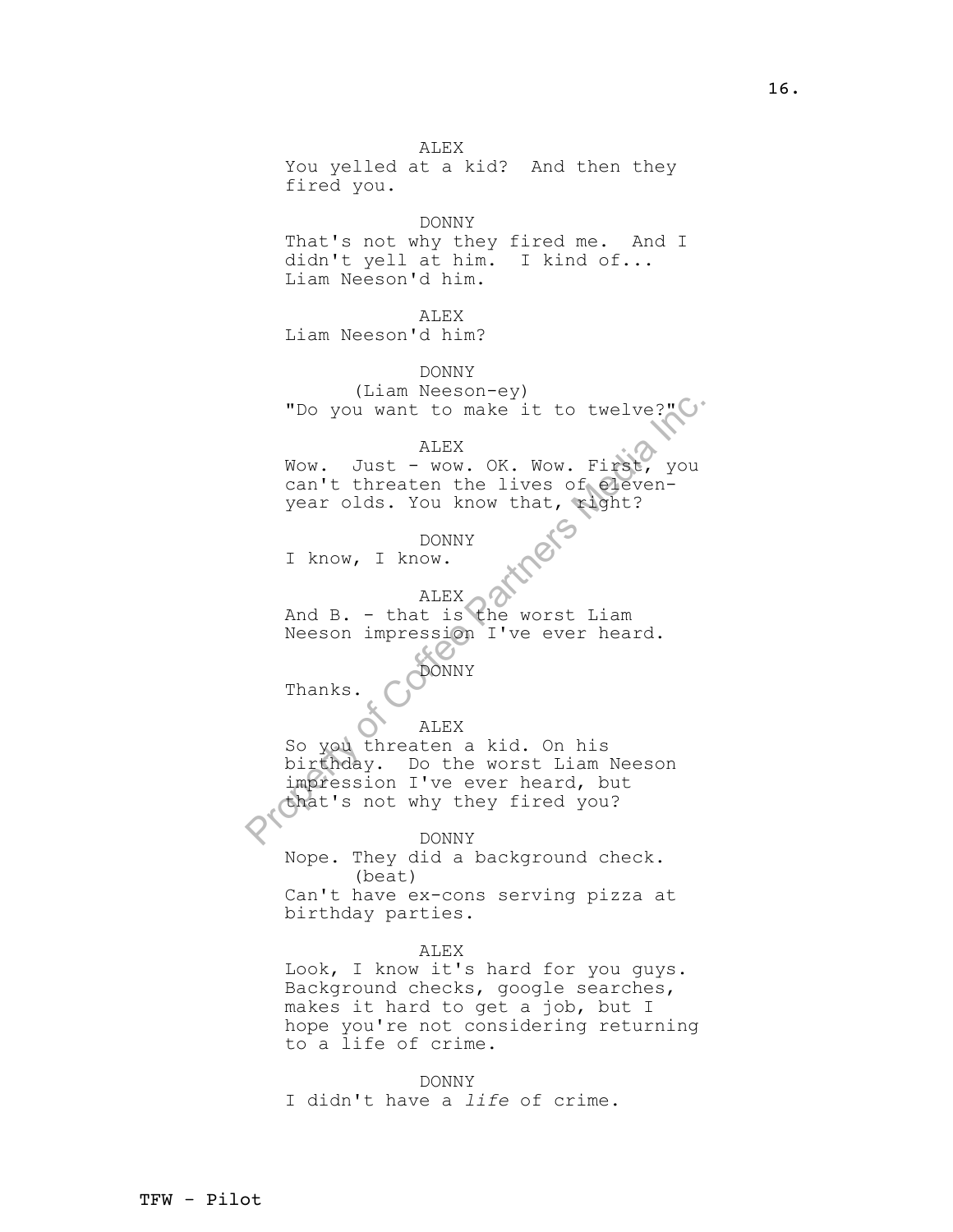ALEX (cont'd)<br>
status of Corrections Corrections<br>
Supplementary of Corrections<br>
Media Inc. Then let's figure out<br>
where to find you a job.<br>
- CONTINUOUS<br>
Stands at the counter. A line-up of custom<br>
DONNY stands at the coun ALEX Were you guilty? DONNY Well, yeah but-ALEX "Well yeah but" It's always 'well yeah but' with you guys. But like it or not, you're marked for life. Figure out how to deal with it. Donny looks down. Life really sucks right now. Donny, I know you'll figure it out. Donny perks up. A bit. Alex checks his latte. It's all gone. DONNY You want another one? ALEX 2 Yeah. Why not. Then let's figure out where to find you a job. 18 INT. CAFE - CONTINUOUS 18 Samantha stands at the counter. A line-up of customers has formed. Donny stands at the end of the line. SAMANTHA Emma! Front of house! Emma emerges from the kitchen with her phone to her ear. Whoever is on the phone with her has her total attention. SAMANTHA (cont'd) Emma! Put your phone away - we've got a rush. Emma puts her fingers to her lips in a 'shushing' motion. SAMANTHA (cont'd) Excuse me? Emma points at the phone held up to her ear.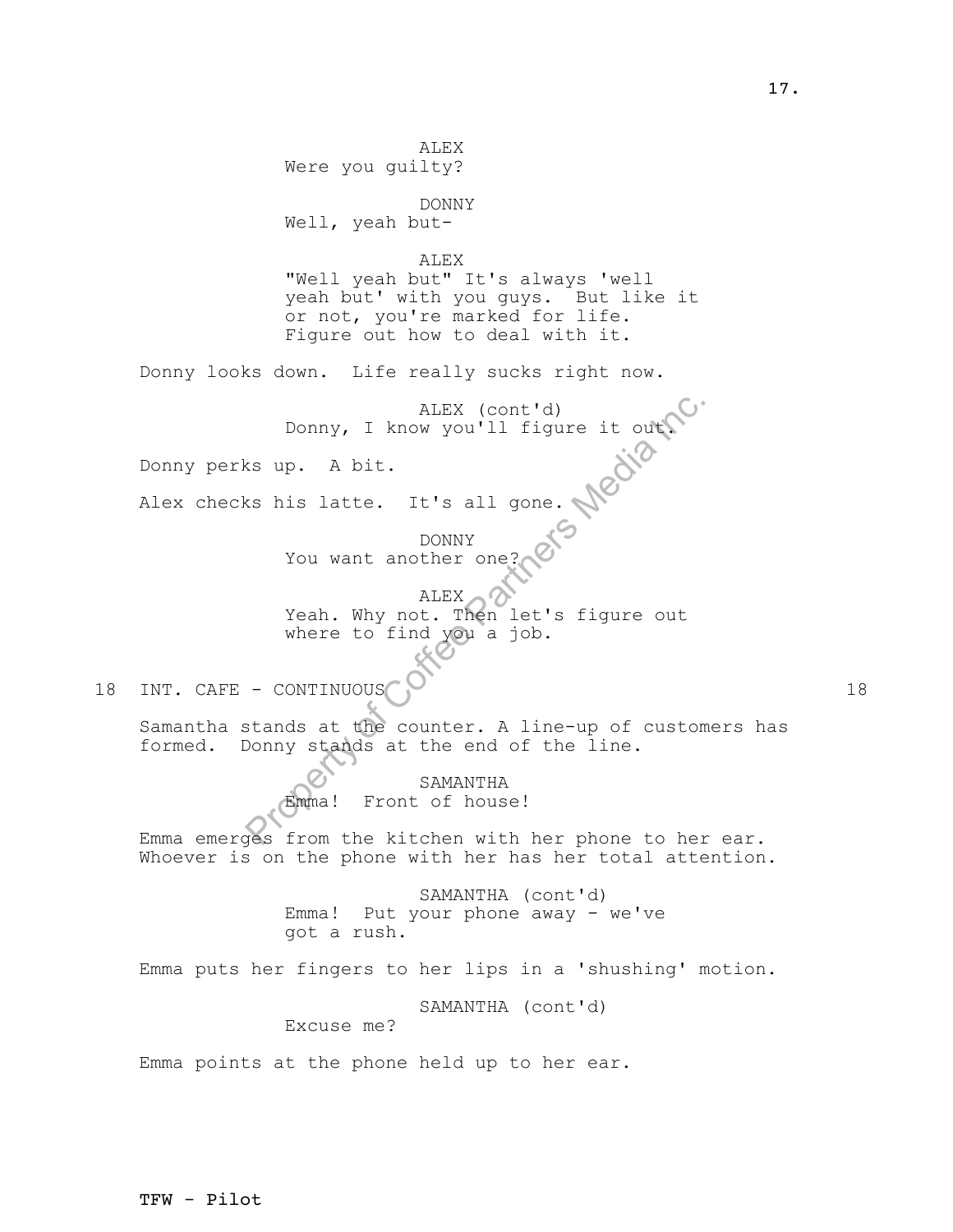18.

SAMANTHA (cont'd) Yes. You're on the phone. I get that. Hang up. We've got a rush.

Emma makes a 'one minute' signal with her finger, turns and faces the kitchen door.

> SAMANTHA (cont'd) Oh. My. God.

Samantha turns to the next customer at the counter.

SAMANTHA (cont'd) What can I get for you?

Propia Inc. BRIAN Can I get a medium light roa-

EMMA shrieks. She's ecstatic.

SAMANTHA

Emma!

BRIAN Roast. Medium light roast.

Emma starts jumping up and down.

EMMA

(singing) I got it! I got it!

Emma has got everyone's attention now.

BRIAN How strong <u>is</u> the coffee here? SAMANTHA

It's fine - what? It's - oh never mind.

EMMA (still singing and jumping up and down) I got it! I got it!

SAMANTHA Emma! What is going on?

BRIAN It looks like she "got it".

Samantha glares at Brian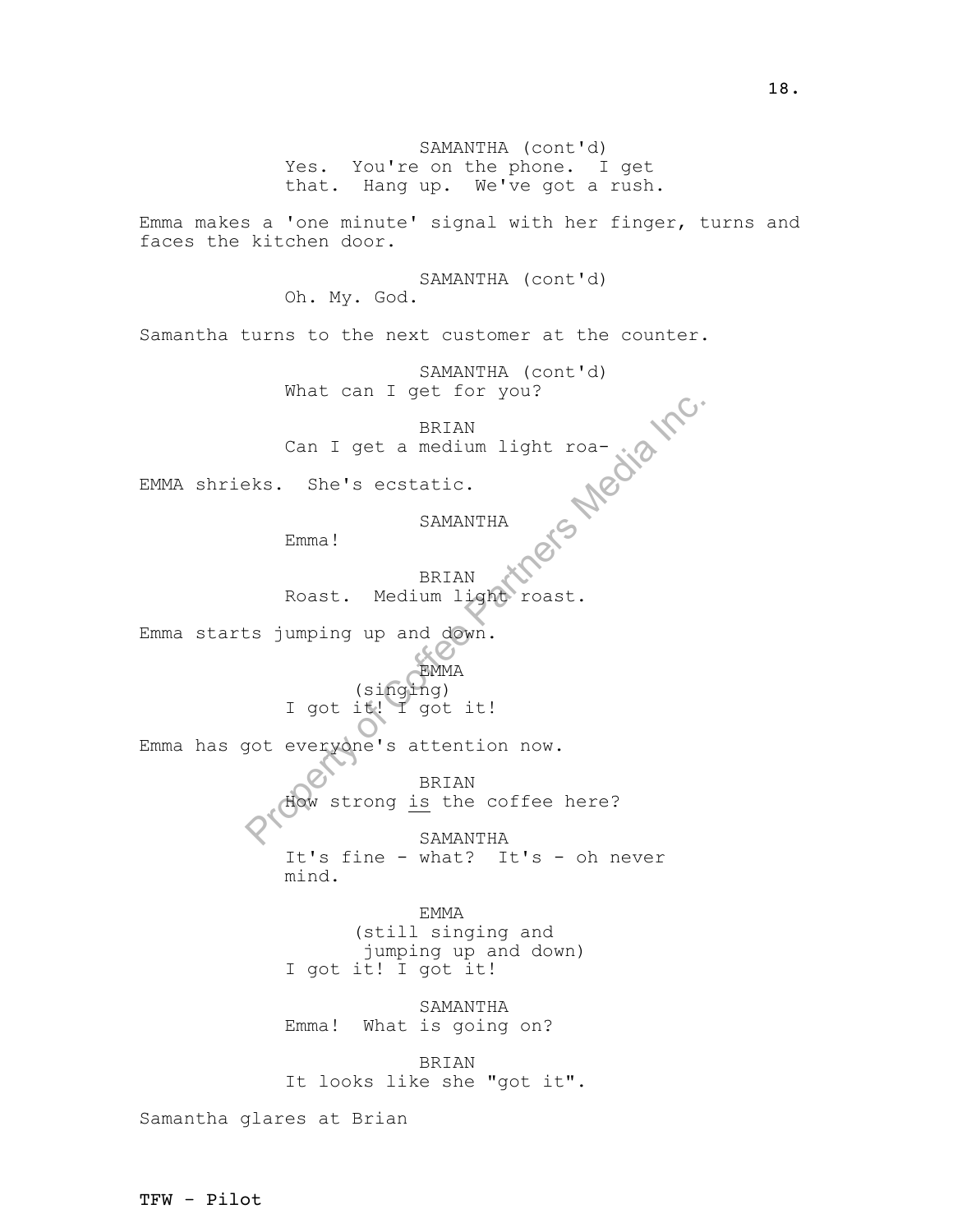EMMA I got the part! They picked me!

SAMANTHA

Oh! Hey...that's great

Samantha is genuinely pleased for Emma.

SAMANTHA (cont'd) Emma? I need you to focus. Just for a minute.

EMMA

Uh-huh?

SAMANTHA (slowly)

On. Coffee.

EMMA

Right. Yeah. No. I have

SAMANTHA

What?

Samantha looks at the line at the counter. It's gotten longer.

SAMANTHA<br>
(slowly)<br>
On. Coffee.<br>
EMMA<br>
Right. Yeah. No. I have to go.<br>
SAMANTHA<br>
What?<br>
Nooks at the line at the counter. It's go<br>
SAMANTHA<br>
(pointing behind the<br>
Correct Conter)<br>
Um. I just need you to pour that<br>
coffee f BRIAN (pointing behind the counter) Um. I just need you to pour that coffee from - from over there into, um into one of these mugs from over here and I'll get out of your way.

Samantha grabs a mug and pours a cup of coffee. Her eyes are on Emma the entire time. Samantha is a coffee-servingmachine - able to do every step of the process blindfolded.

> SAMANTHA What do you mean you 'have to go'?

Samantha passes the mug of coffee to Brian. He pulls out his debit card. She punches the total into the POS TERMINAL and passes it to him without taking her eyes off of Emma.

> EMMA The pilot is shooting in Vancouver. I have to go home, pack and catch a flight tonight.

The POS terminal BEEPS.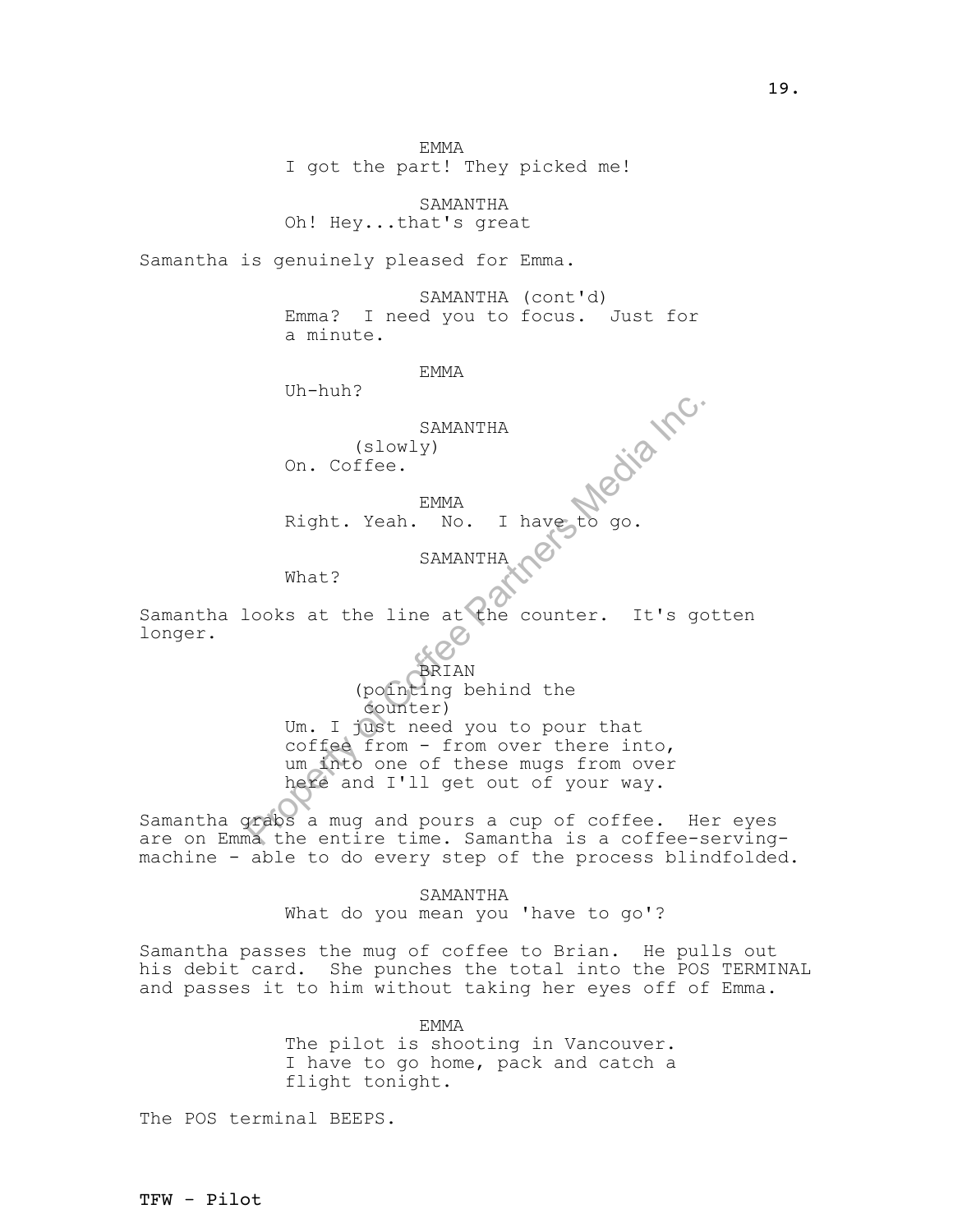SAMANTHA

Receipt?

EMMA

What?

SAMANTHA

Not you. (to Brian) Receipt?

BRIAN

(taking receipt) Thank-you

### SAMANTHA

SAMANTHA<br>
You're welcome.<br>
(to Emma)<br>
Emma, that's great, but you can't<br>
leave me in the middle of a shift<br>
like this. What about Taryn? What<br>
about two-weeks notice?<br>
EMMA<br>
I'm sorry, Sam.<br>
I'm sorry, Sam.<br>
SAMANTHA<br>
But You're welcome. (to Emma) SAMANTHA<br>You're welcome.<br>(to Emma)<br>Emma, that's great, but you can't leave me in the middle of a shift like this. What about Taryn? What about two-weeks notice?

EMMA

I'm sorry, Sam. I hate to leave you stranded in the middle of a rush but-

SAMANTHA But you're going to leave me in the middle of a rush.

Emma shrugs, takes off her barista apron,

EMMA yn will understand.

Emma waves good-bye and leaves.

SAMANTHA Un-frigging believable.

# 19 EXT. SIDEWALK OUTSIDE OF A SCHOOL 19

Taryn pulls up to a SCHOOL. JULIA SINGH, a teenage girl and JORDAN SINGH, her younger brother are waiting for her. They get into the car. Julia in the front seat, Jordan in the back seat.

JULIA

Hi Taryn.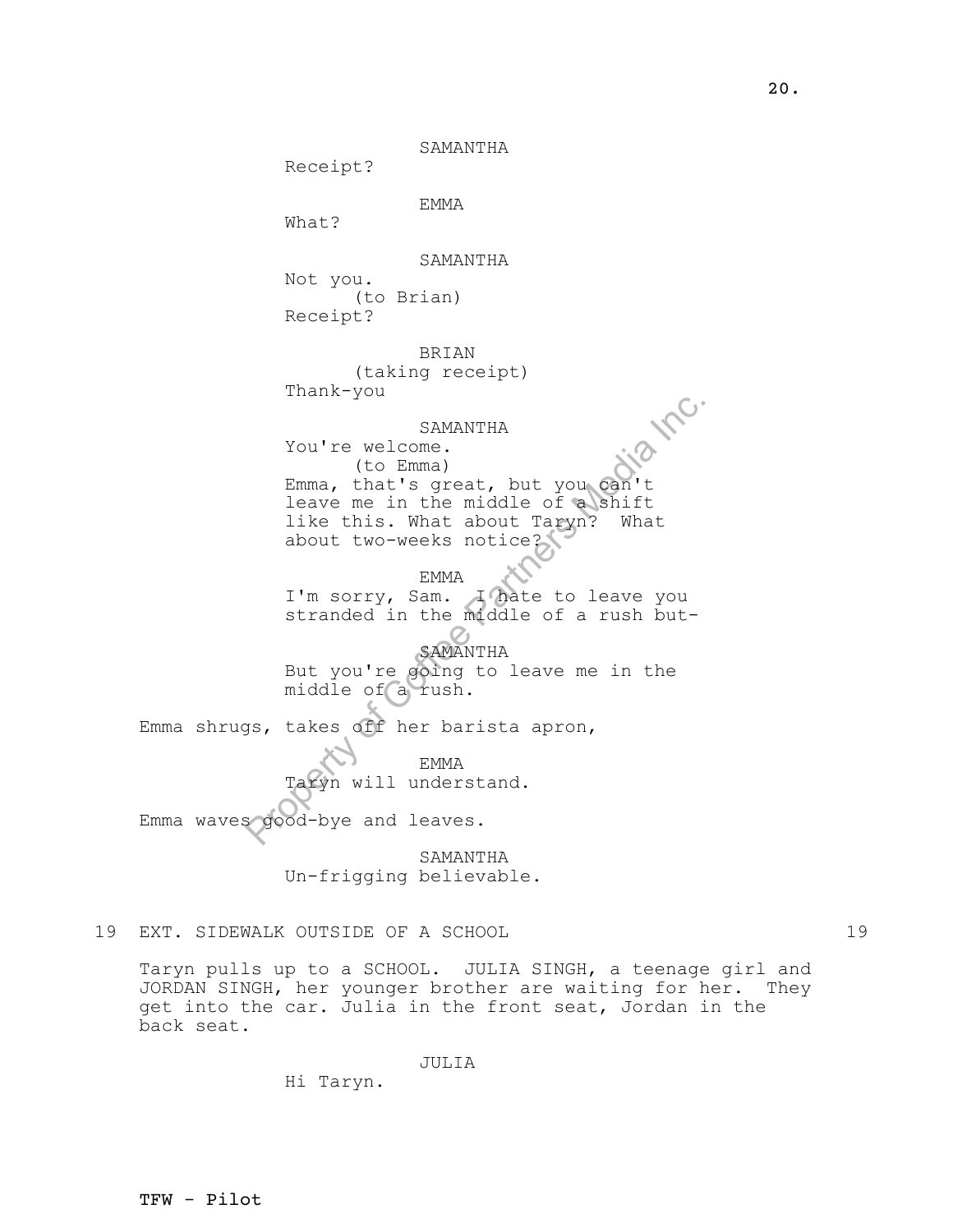TARYN

Hey.

JORDAN

Hey Taryn.

TARYN

Hey Jordan.

Taryn drives quietly. Julia turns the car radio on. Taryn turns it off with a glare. Jordan watches.

JULIA

What?

TARYN

Never mind.

Julia shrugs and plugs her EARBUDS into her PHONE.

TARYN<br>
Never mind.<br>
1 gist can't believe the balls on<br>
The Correct Partners Media Inc.<br>
That guy,<br>
What?<br>
Never mind.<br>
Never mind.<br>
TARYN<br>
See Partners Media Inc.<br>
TARYN<br>
TARYN<br>
TARYN<br>
TARYN<br>
TARYN<br>
TARYN<br>
TARYN<br>
TARYN<br>
TA TARYN (cont'd) I just can't believe the balls on that guy,

JULIA

What?

TARYN Never mind.

Julia takes her earbuds out.

JULIA What?

> TARYN I said 'never mind.'

Julia puts her earbuds back in.

TARYN (cont'd) Like of all the cafes in all the world he has to walk into mine!

Julia takes her earbuds out.

JULIA

What?

JORDAN Oh my God, Julia!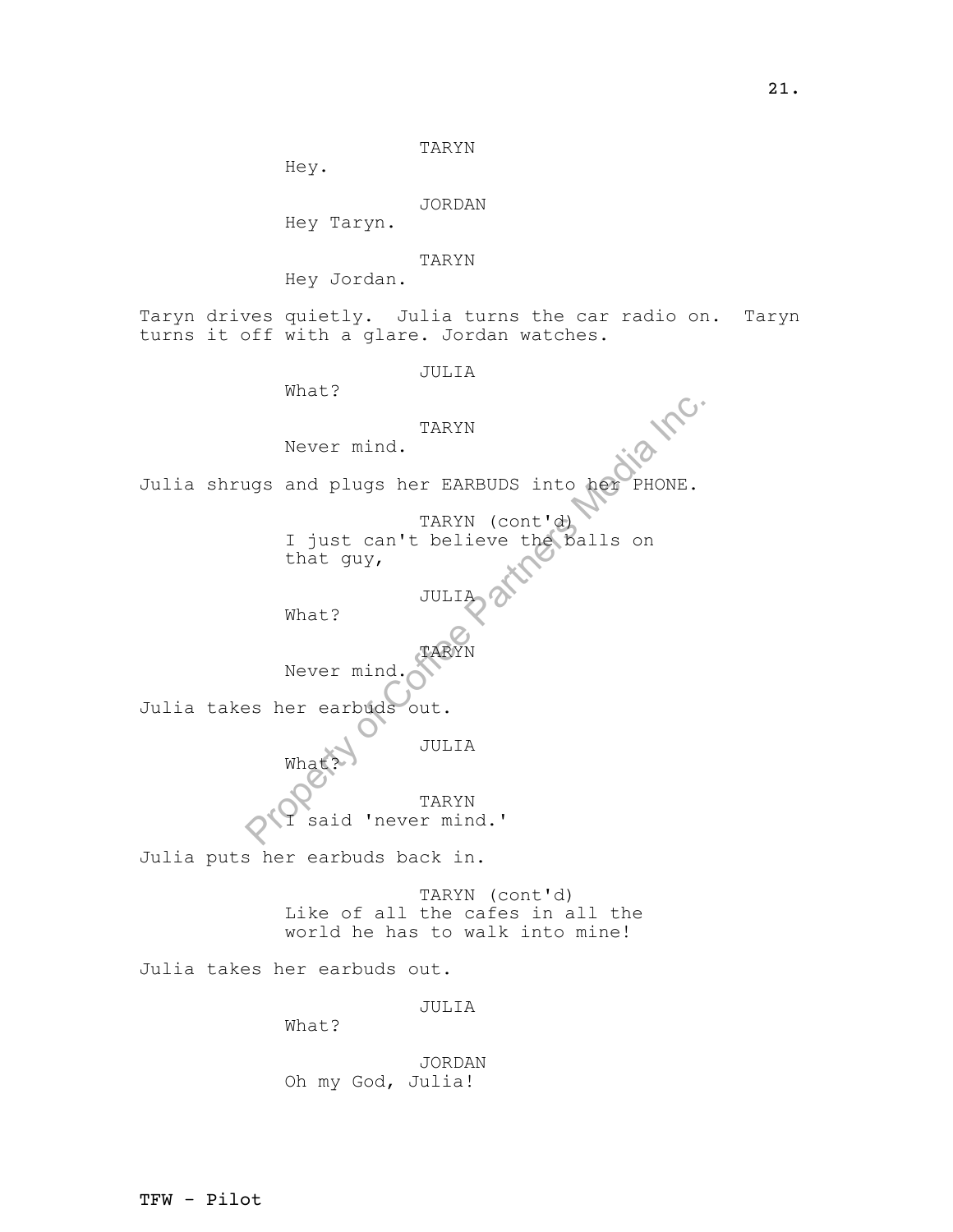Samantha is dealing with a line-up of three customers,GORD, a middle-aged guy in a plaid shirt, GEOFFREY, a hipsterlooking guy and Donny. The espresso machine starts to make a low WHINING SOUND. Samantha turns to Gord.

> SAMANTHA What can I get you?

GORD Double double.

SAMANTHA Double double?

GORD

Double double.

SAMANTHA

One Canadian classic coming up.

She pours a mug of coffee and adds the cream and sugar.

SAMANTHA (cont'd)

Two-ten.

Pouble double?<br>
CORD<br>
Double double.<br>
SAMANTHA<br>
One Canadian classic coming up.<br>
a mug of coffee and adds the cream and su<br>
SAMANTHA (cont'd)<br>
Two-ten.<br>
some coins on the counter, takes his coff<br>
ards a table.<br>
SAMANTHA (c Gord puts some coins on the counter, takes his coffee and moves towards a table.

SAMANTHA (cont'd) Next. What can I get you?

The whining sound gets a little louder.

GEOFFREY

Espresso?

SAMANTHA

You got it.

The whining sound is really loud now.

DONNY That doesn't sound good.

GEOFFREY (agreeing) Nope. That doesn't sound good.

The whining sound rises a little more and then stops. Samantha is relieved. The espresso machine then lets off a cloud of sparks and goes silent.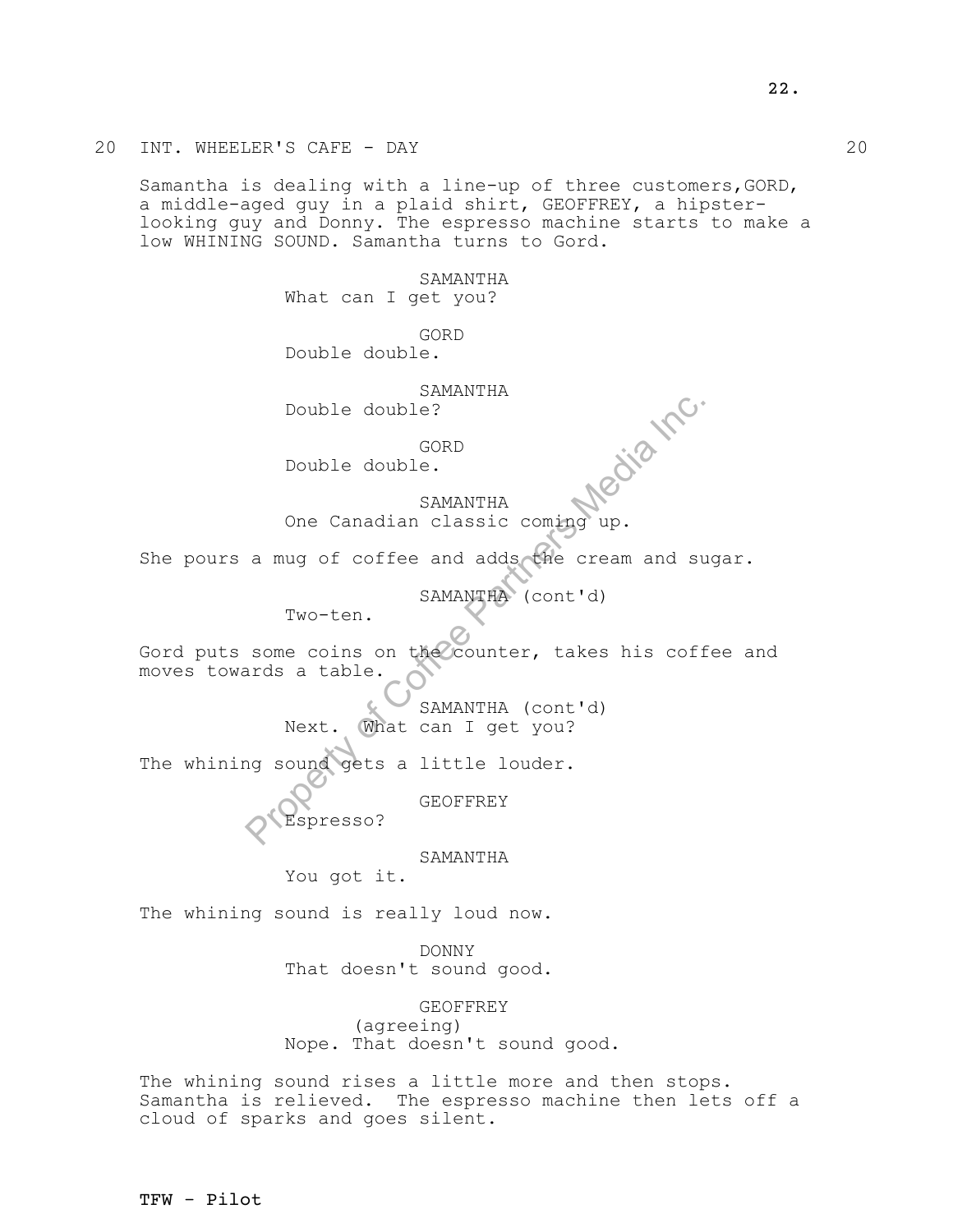## SAMANTHA

What the-?

She turns some switches on and off on the espresso machine. She taps it once. Then harder. Then harder still. Nothing.

> SAMANTHA (cont'd) Espresso machine's down folks.

GEOFFREY So...no espresso?

No sorry. The machine's out of<br>
commish.<br>
GEOFFREY<br>
How about a latte, then?<br>
SAMANTHA<br>
That's espresso, milk and a thin layer<br>
of foam. So...no.<br>
GEOFFREY<br>
Machiato?<br>
SAMANTHA<br>
Espresso with extra foam.<br>
GEOFFREY<br>
Capucci SAMANTHA (seriously?) No sorry. The machine's out of commish.<br>
GEOFFREY commish. GEOFFREY How about a latte, then? SAMANTHA That's espresso,milk and a thin layer of foam. So...no.

GEOFFREY

Machiato?

SAMANTHA Espresso with extra foam.

GEOFFREY Capuccino?

SAMANTHA

Espresso, milk and foam.

GEOFFREY

Cortado?

SAMANTHA Espresso, and foamy milk

GEOFFREY

Cafe Mocha?

SAMANTHA Espresso, Cocoa, Milk, and-

GEOFFREY Foam. I get it.

Donny points to a shelf of MOKA POTS on the wall.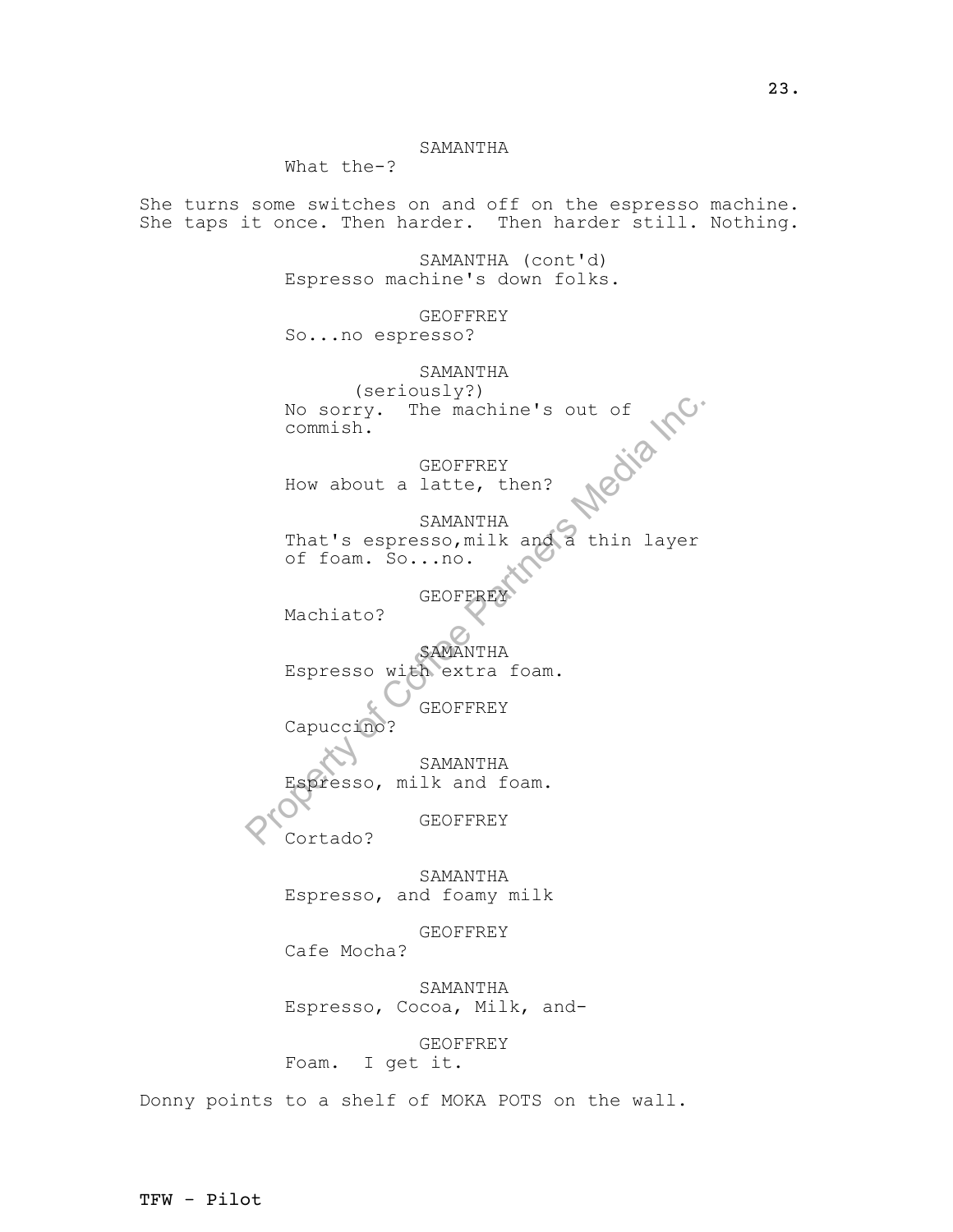PROFINERED TRANSPORTED THE SECTION OF THE SAMARY TRANSPORT OF THE SAMARY COLLECT CONTROL OF THE SAMARY COLLECT CONTROL OF THE SAMARY COLLECT CONTROL COLLECT CONTROL COLLECT CONTROL CONTROL CONTROL CONTROL CONTROL CONTROL C DONNY What about using those? SAMANTHA Those are the decor. DONNY Those are Moka Pots. For espresso. SAMANTHA OK. Fine, but those ones are decorative. We don't use them (beat) No one knows how to use them.<br>DONNY<br>I do.<br>You do?<br>SEOFFT DONNY I do. GEOFFREY You do? DONNY Yeah, sure. I can make up a pot of espresso - Donny looks up at the shelf of moka pots. DONNY (cont'd) or two. He moves behind the counter and picks up Emma's apron. SAMANTHA You really know how to do this? DONNY I do. I swear. (to Samantha) We'll need water and a stove. SAMANTHA We don't have a stove. DONNY No stove? SAMANTHA We have a panini press. DONNY I can work with that.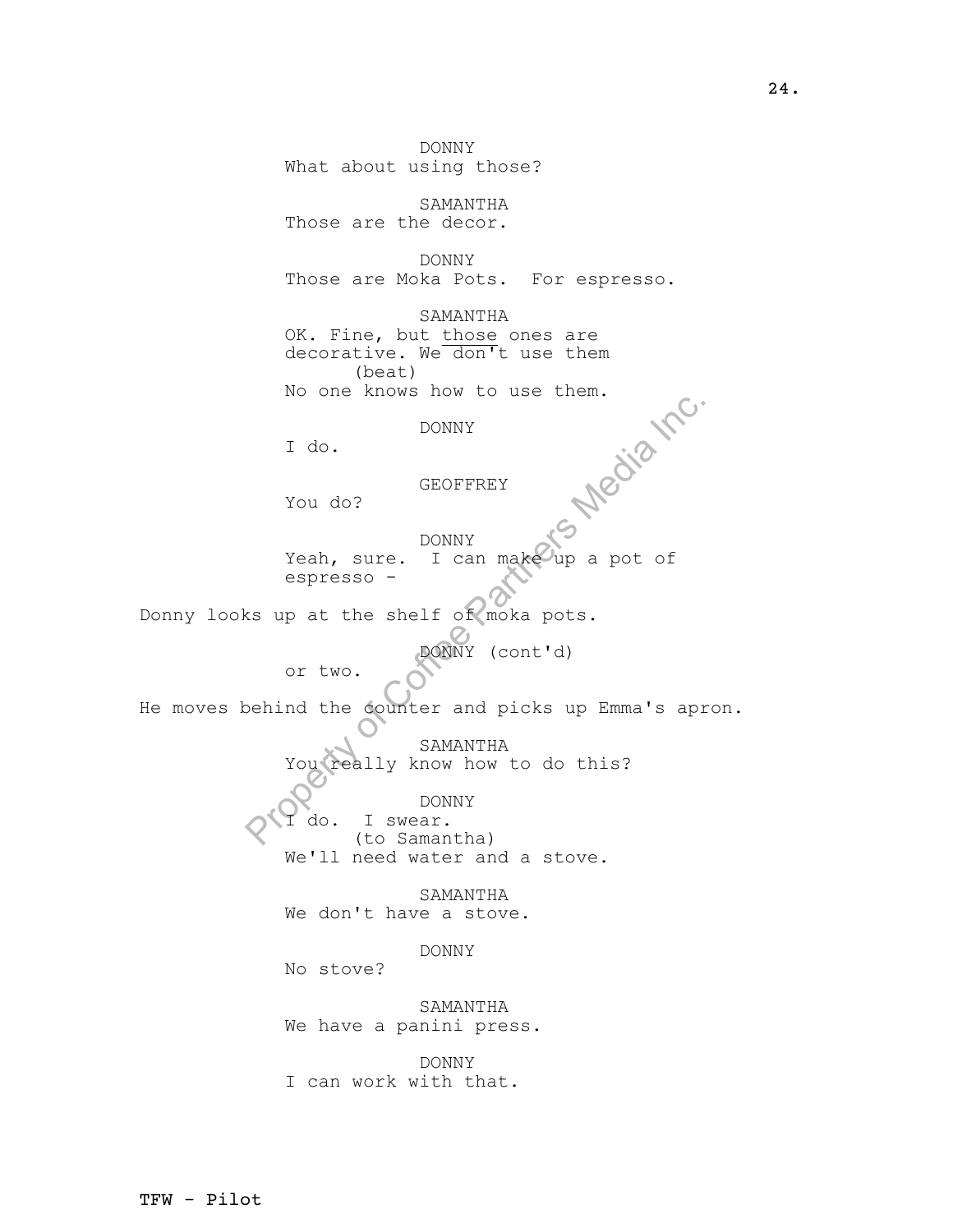Donny proceeds to fill a moka pot with water and ground coffee then screws it together and puts it on the PANINI PRESS.

21 INT. CAFE - CONTINUOUS 21

Alex walks over to the counter.

(off Samantha)<br>
Yeah. Let's get those on here.<br>
ALEX<br>
What are you doing, Donny?<br>
DONNY<br>
I'm making espresso.<br>
SAMANTHA<br>
Yeah. Your buddy<br>
ALEX<br>
Not my buddy.<br>
Not my buddy.<br>
ALEX<br>
Not friend-<br>
ALEX<br>
(finger-quotes)<br>
Nexte SAMANTHA (to Donny) Room for another? DONNY off ( Samantha) Yeah. Let's get those on here. ALEX What are you doing, Donny? DONNY I'm making espresso. SAMANTH Yeah. Your buddy-ALEX Not my buddy. SAMANTHA Your friend ALEX (finger-quotes) really a 'friend.' SAMANTHA (confused, with finger-quotes) 'Co-worker?' ALEX (to Donny) Donny. How long are you going to be? SAMANTHA (to Donny) Could you stay until Taryn gets back? DONNY freezes on hearing the word, 'Taryn.' SAMANTHA (cont'd)

We could pay you. To stay.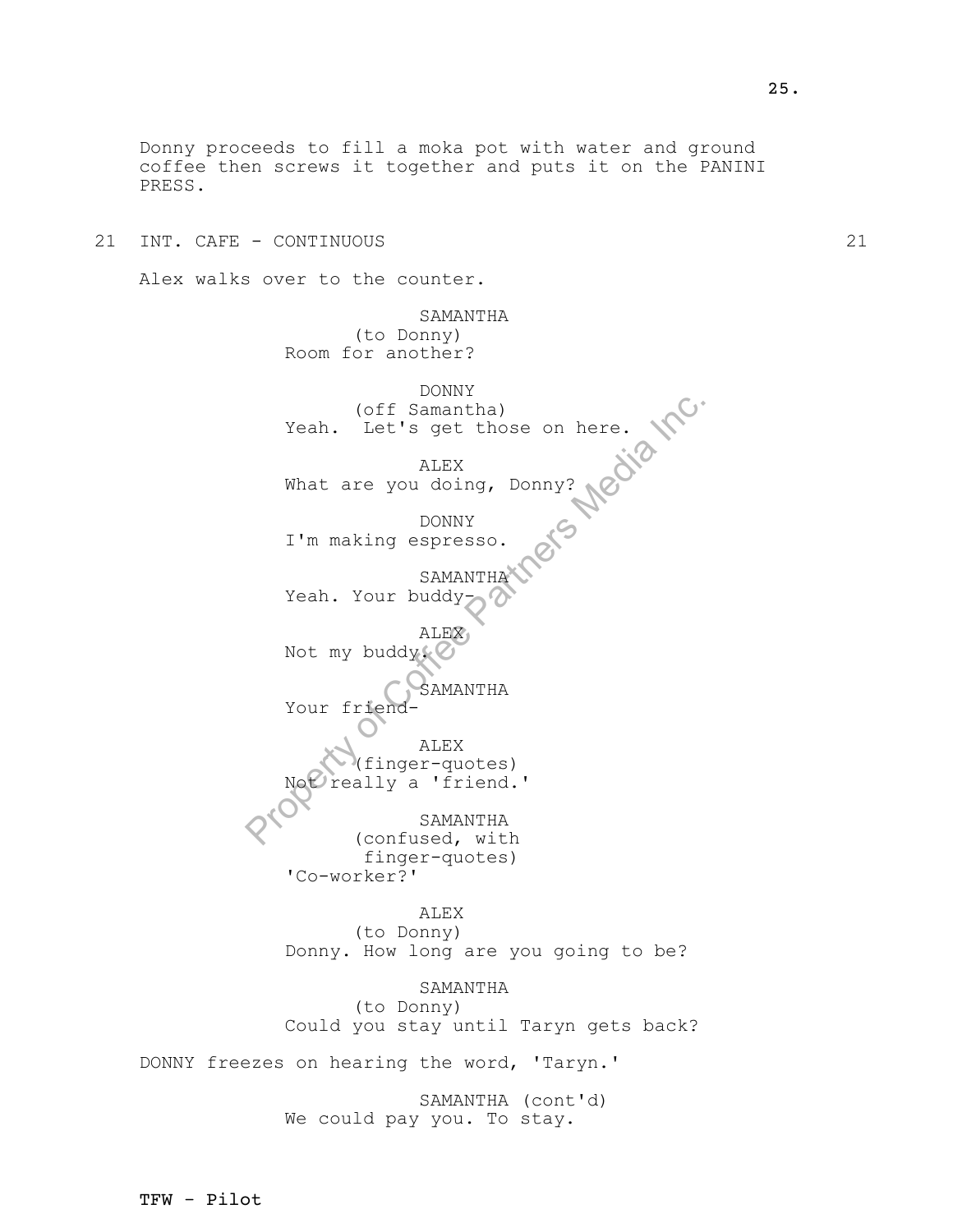Fing the name, 'Taryn.' He makes Alex a Cla<br>
LEX (cont'd)<br>
(sipping the latte)<br>
It's good.<br>
DONNY<br>
Of course it's good.<br>
DONNY<br>
Of course it's good.<br>
ALEX<br>
And now you have a 70b. So I don't<br>
have to<br>
(finger-quotes)<br>
Writ ALEX Like it's a job? SAMANTHA (why is this any of his business?) Yeah. Like it's a job. ALEX OK. My work here is done. (beat) One latte to go, please. Donny continues to make more espresso. He's off-balance after hearing the name, 'Taryn.' He makes Alex a latte. ALEX (cont'd) (sipping the latte) It's good. DONNY Of course it's good. ALEX And now you have a job. So I don't have to (finger-quotes) Write You Up. DONNY No. I guess not. Alex makes a 'cheers' motion with his latte and leaves. SAMANTHA (finger-quotes) Write you up? DONNY Don't ask. (beat) Please.

As Alex leaves the cafe, Taryn, Jordan and Julia enter. Taryn takes in the scene. She is livid.

> TARYN What in the actual fuck-

On the word,'fuck', Donny drops a mug of coffee - the shattering sound drowns out the word. A "SCENE" is being made. Everyone in the cafe, including GEOFFREY, GORD, and BRIAN looks on.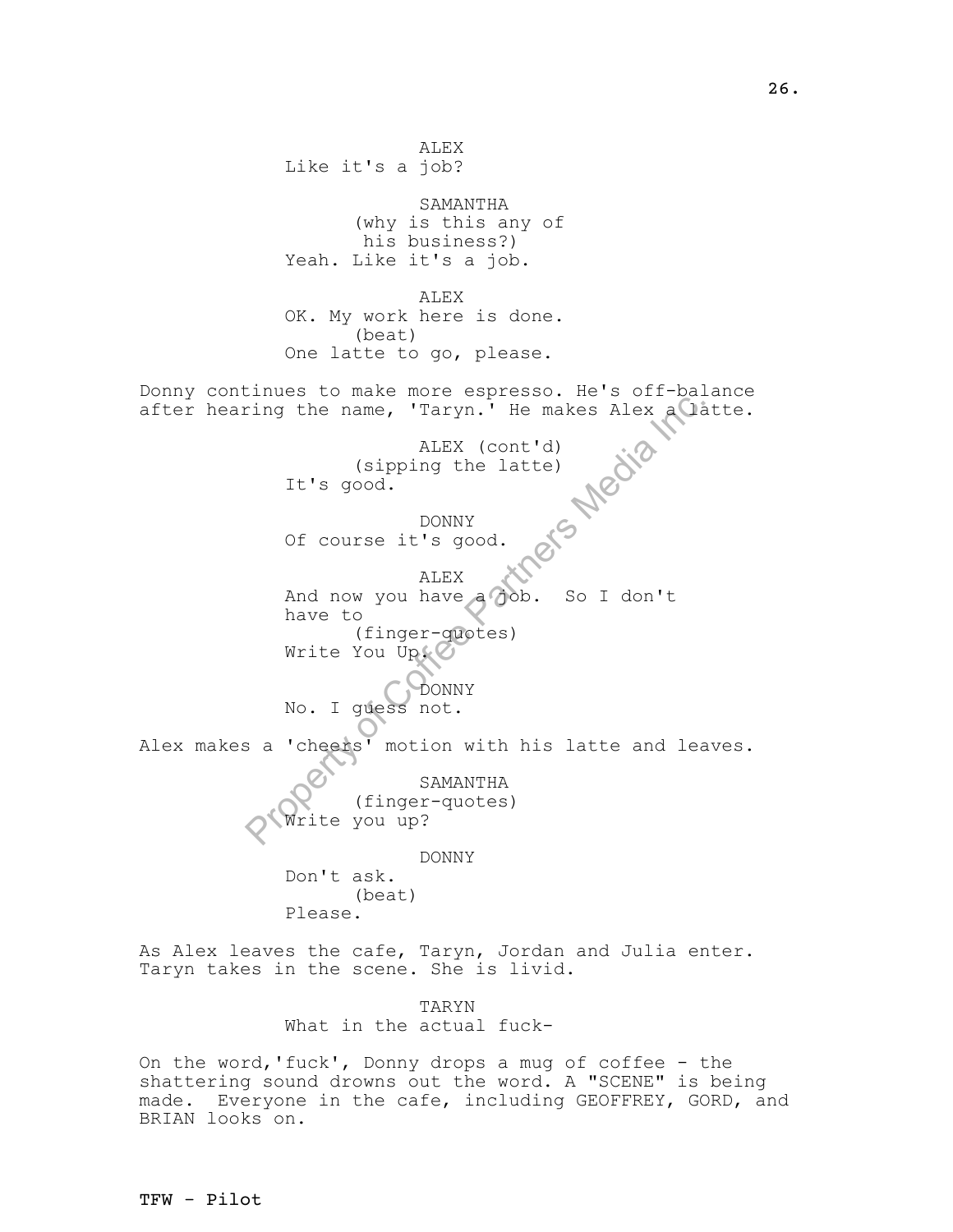TARYN<br>
Why is that...that...guy behind<br>
counter?<br>
SAMANTHA<br>
Um. Remember the<br>
(mimes the explosion<br>
again)<br>
still in shock.<br>
SAMANTHA (cont'd)<br>
(mimes the explosion again)<br>
(slowly. Staying in<br>
Control)<br>
Yeah<br>
SAMANTHA<br>
(w TARYN (cont'd) -is going on. DONNY Oh my God. SAMANTHA What is going on here? TARYN Sam? SAMANTHA<br>Yeah, Taryn? Yeah, Taryn? TARYN Why is that...that...*guy* behind my counter? SAMANTHA Um. Remember the (mimes the explosion again) Taryn is still in shock. SAMANTHA (cont'd) (mimes the explosion again) TARYN (slowly. Staying in control) Yeah.. SAMANTHA Well, it just stopped working and... and... DONNY Donny. SAMANTHA Donny. Yeah, Donny offered to make espresso for us. TARYN He...offered? SAMANTHA Yeah. So I...I hired him?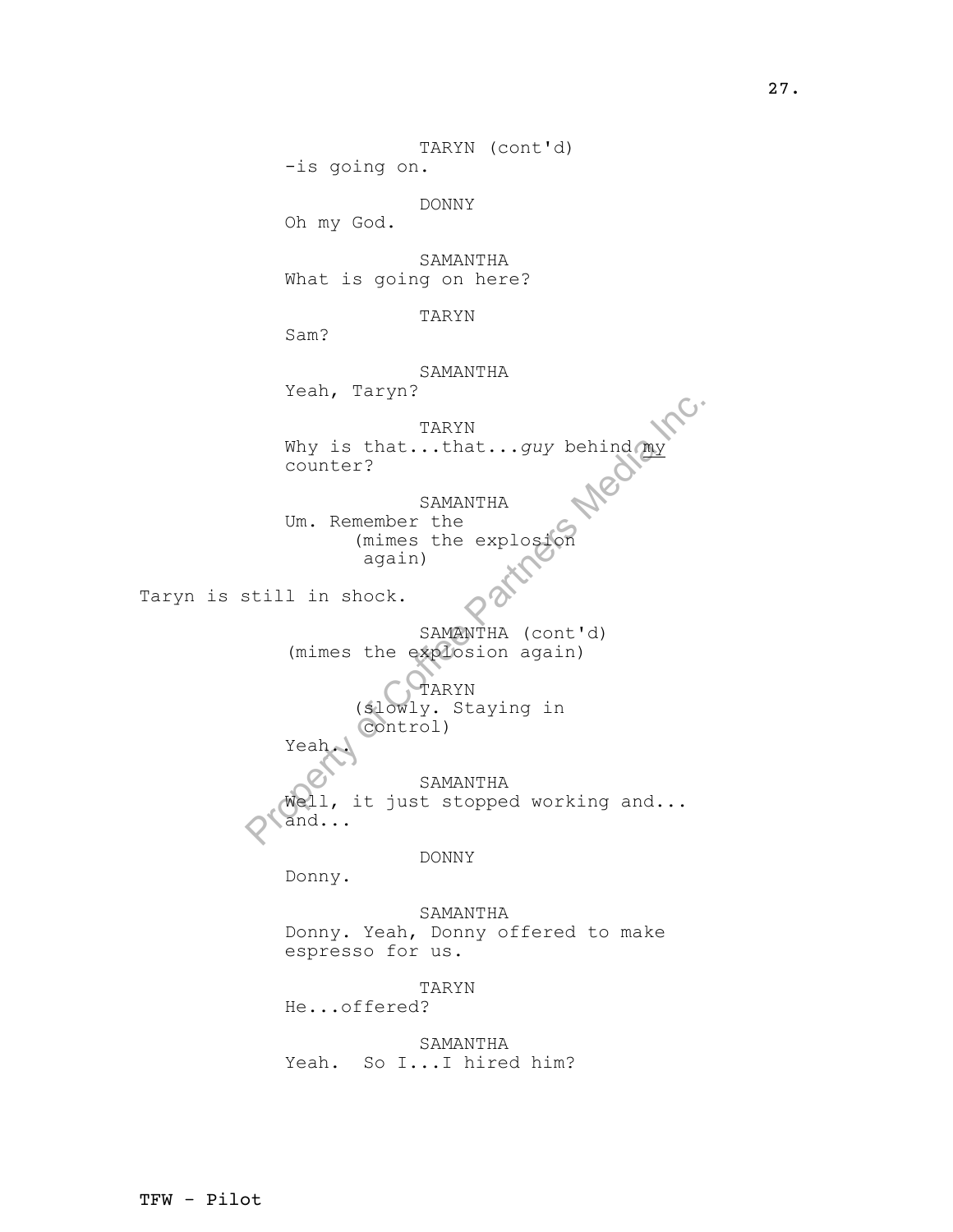Property of Corrections and the same of Correction<br>
Property of Connections of Corrections of Corrections (September 2013)<br>
Property of Connections (September 2014)<br>
Thanks. Wait. No. You don't get to<br>
say that. You don't TARYN (quickly) You hired him? Him? You hired him to make espresso. SAMANTHA Yes? TARYN In my cafe. You hired my ex-husband to make espresso in my cafe! SAMANTHA Your ex-? DONNY -husband, yeah. Ex-husband. BRIAN lets a low whistle out. "wow". DONNY (cont'd) You look good, Taryn. Great. You look great. TARYN Thanks. Wait. No. You don't get to say that. You don't get to-JORDAN What in the actual fu-TARYN Hey! You don't get to say that. Where  $di\overline{d}$  you learn to talk like that, anyway? (beat)

Only I get to say that. What in the actual-

DONNY Taryn. Look, I didn't know. Sam. Samantha?

#### SAMANTHA

Samantha.

DONNY She didn't know. It was an honest mistake. Don't get mad at people over an honest mistake.

Taryn is slowly regaining her cool.